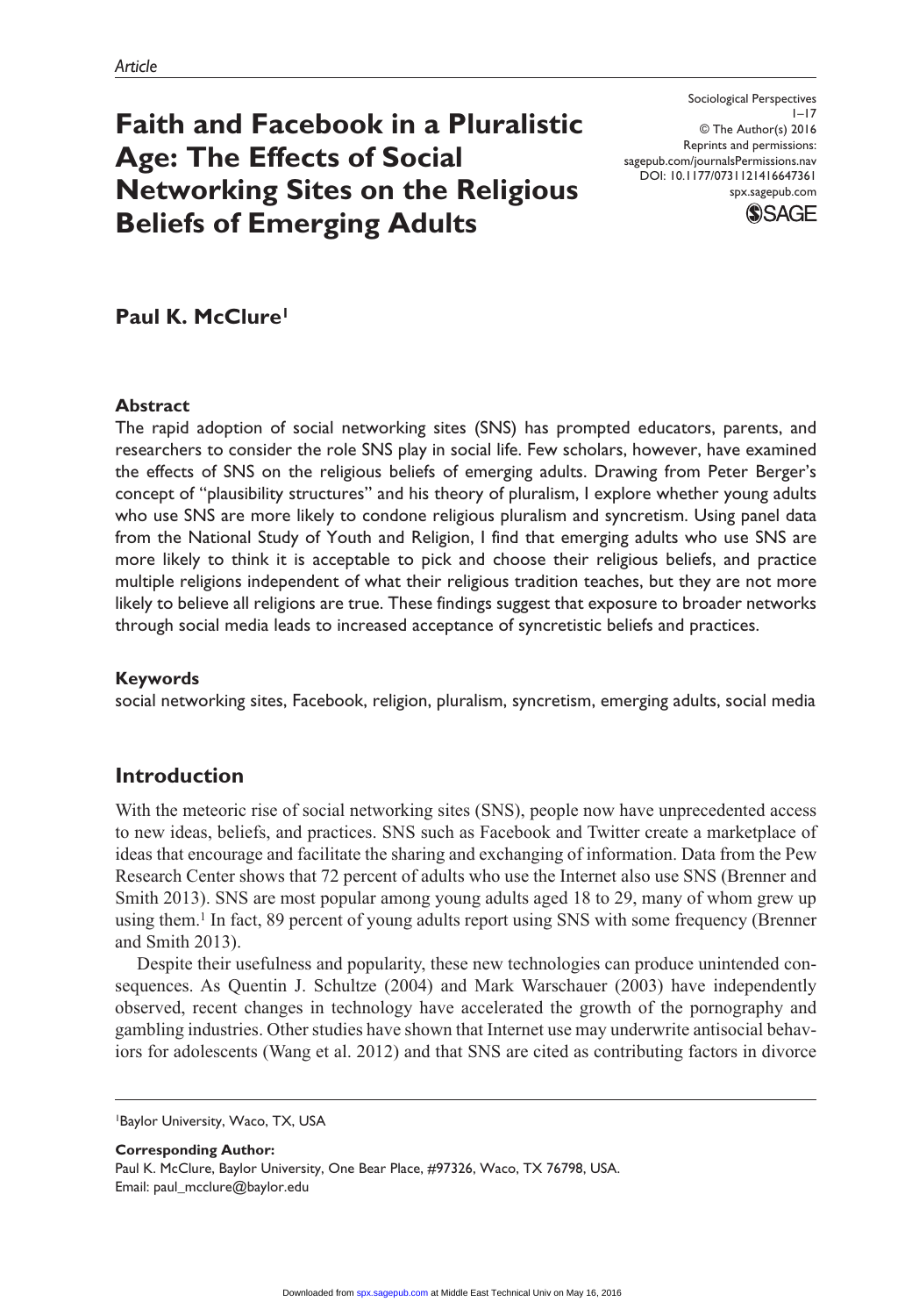proceedings (Valenzuela, Halpern, and Katz 2014). Parents especially fret about the latent effects of modern technologies (Dill 2012). According to these concerned parents, Facebook, Instagram, and Twitter not only expose adolescents to a plurality of worldviews that may be at odds with what they have learned at home, but they may also distract them from their schoolwork, inhibit outdoor recreation, and increase nefarious behaviors like "cyberbullying" and "sexting." As a result, new social technologies often pose a threat to parents who wish to impart specific moral or religious teachings to their children.

What these concerns suggest is that SNS may undermine "plausibility structures" (Berger and Luckmann 1967), which Peter L. Berger (2014:31) defines as "the social context in which any cognitive or normative definition of reality is plausible." This paper contends that new social technologies such as SNS, when in the hands of emerging adults, could challenge preexisting plausibility structures and have a syncretizing effect on one's construal of religious truth claims. Put differently, emerging religious adults who are frequent users of social media technology may see value in multiple religious perspectives.

Although previous researchers have explored the effects of social networking on our wellbeing (Bargh and McKenna 2004; Hampton et al. 2011; Kross et al. 2013; Nie and Erbring 2002; Wellman 2001), no one has yet examined whether SNS are associated with religious pluralism or syncretism. In this paper, I ask and answer two research questions.

**Research Question 1:** Does using SNS affect young adults' propensity to believe that many religions may be true simultaneously?

**Research Question 2:** Does using SNS make emerging adults more likely to accept religious syncretism, measured by the respondent's approval of (1) picking and choosing religious beliefs that run contrary to what their or someone else's religious tradition dictates and (2) practicing multiple religions?

For analytical purposes, the first research question asks whether SNS users are more likely to be religious pluralists and see all religions as fundamentally equal,<sup>2</sup> whereas the latter question measures different degrees of respondents' openness to religious syncretism—the idea that it is acceptable to pick and choose among a wide variety of beliefs and practice multiple religions.

# **Trends and Theories at the Intersection of Religion and Technology**

The continued decline of religiosity among American adolescents in recent years has sparked a conversation about the causes of such changes (Twenge et al. 2015). Even though religion continues to play a significant role in the lives of many emerging adults, researchers have noted significant changes in their beliefs and affiliation patterns compared with previous generations (Smith and Denton 2005; Smith and Snell 2009). Robert D. Putnam and David E. Campbell (2012), for example, have found that 35 to 40 percent of the American population switches religious traditions, suggesting that emerging adults feel quite free to abandon the religious tradition of their parents.

A substantial aspect of these changing patterns involves the tendency to support religious pluralism and syncretism. In particular, Robert Wuthnow (1998, 2007, 2009, 2010) argues that American spirituality since the 1950s has changed. Brought on by political developments such as the Immigration Act of 1965, which abolished national quotas and contributed to the influx of Eastern religions, as well as recent changes in mass communications, America is now a more religiously diverse country than ever. As a result, Wuthnow (2010:13) argues, young adults are not only exposed to greater religious diversity than their parents were but today they are also much more inclined to be "spiritual tinkerers," cutting and pasting from the panoply of religions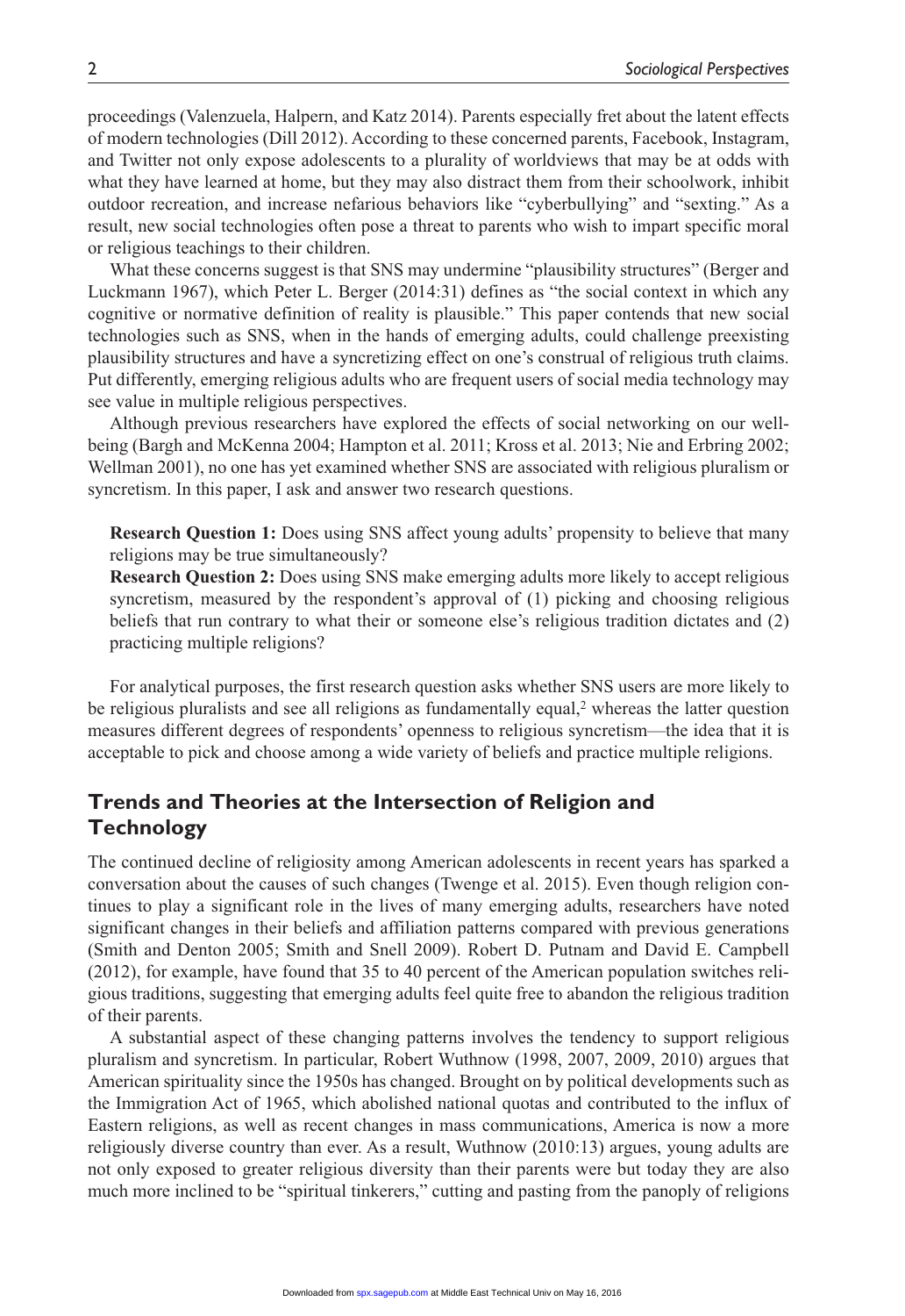to customize their own tailor-made spirituality. Likewise, Lisa Pearce and Melinda Lundquist Denton (2011) explore the concept of religious pluralism, and find that emerging adults constantly readjust their religious and spiritual preferences. Similarly, Jenny Trinitapoli's (2007) work on the religious exclusivism of U.S. adolescents highlights the tensions between professing beliefs in a particular religious tradition and accepting multiple, diverse traditions. Fearful of being perceived as intolerant or narrow-minded, many adolescents soften their exclusivist claims by acknowledging the limitations of what they know about other religions.

In light of the changing religious and technological landscapes, the previous observations can be helpfully explained by applying the theoretical work of Berger (1969, 1980, 2014; Berger, Berger, and Kellner 1974; Berger and Luckmann 1967). Not only do American youth maintain different religious beliefs in comparison with previous generations but they are also generally the quickest adopters of new technologies (Brenner and Smith 2013). In his more recent theory of pluralism, Berger (2014) argues that modernity is the seedbed for multiple ways of thinking about religion. Drawing from Shmuel N. Eisenstadt (2000), Berger argues that pluralistic societies require strategies that defend, dismiss, or attempt to reconcile potentially opposing truth claims. Thus, for some, this means religious exclusivism, or the idea that only one religion is true. For others, however, the awareness of so many different ways to perceive ultimate reality suggests that there is very little truth to any religion. For others still, pluralism means that all religions have some truth to them and the major world religions each give partial expression to that divine truth. These responses—exclusivism, secularism, and pluralism—make up three of the dominant religious strategies in the modern world.

A fourth religious strategy adopted by many is a syncretistic one. Here, according to Berger (2014), the crucial underlying theme of modernity is the steady increase and proliferation of human choices that in turn alter the way we perceive reality. In his own words, "Modernization leads to a huge transformation in the human condition *from fate to choice*" (Berger 2014:5; emphasis added). From this perspective, the existence of many religions leads neither to an inevitable secular world order nor a stronger and more competitive religious marketplace (Stark and Finke 2000). Rather, an increasingly pluralistic environment makes for a world in which we expect and tolerate one's freedom to choose. This modern expectation permits a religious mentality that can be rightfully called syncretistic because, although not denying the importance of one particular religious tradition, it encourages people to pick and choose which religious beliefs and practices they adopt. In other words, the idea that a singular religious tradition should dictate what its adherents believe or practice becomes anathema. Instead, the modern ethos nurtures the consumer's right to tinker with numerous religious beliefs and practices to see which, if any, work for a given period of time.

Berger's assertion that the modernist enterprise facilitates human autonomy and choice is one with which few would disagree. But what role does technology play in producing the modern mind-set? As technological shifts are inherently social processes that act as catalysts and carriers of modernization (Berger et al. 1974), the values embedded in the technologies we use get internalized subjectively. Thus, as Berger and his coauthors (Berger et al. 1974:30) contend, humans develop "a problem-solving and deeply technological attitude [which] may carry over into the manner in which the individual looks at politics, the education of his children or the management of whatever psychological difficulties he may be afflicted with." Of course, however, human participation is required for technology to have these hypothetical effects. In and of itself, technology is not an independent actor capable of underwriting religious or social changes. Thus, a dialectical relationship between technology and its users exists.

Although the potential for applying these theories has existed for some time, social scientists have only just begun to explore the possible connections between religion and technology. As Heidi Campbell (2005, 2010) has observed, until recently, few researchers have examined the connections between religion and the Internet despite the fact that many people interact with both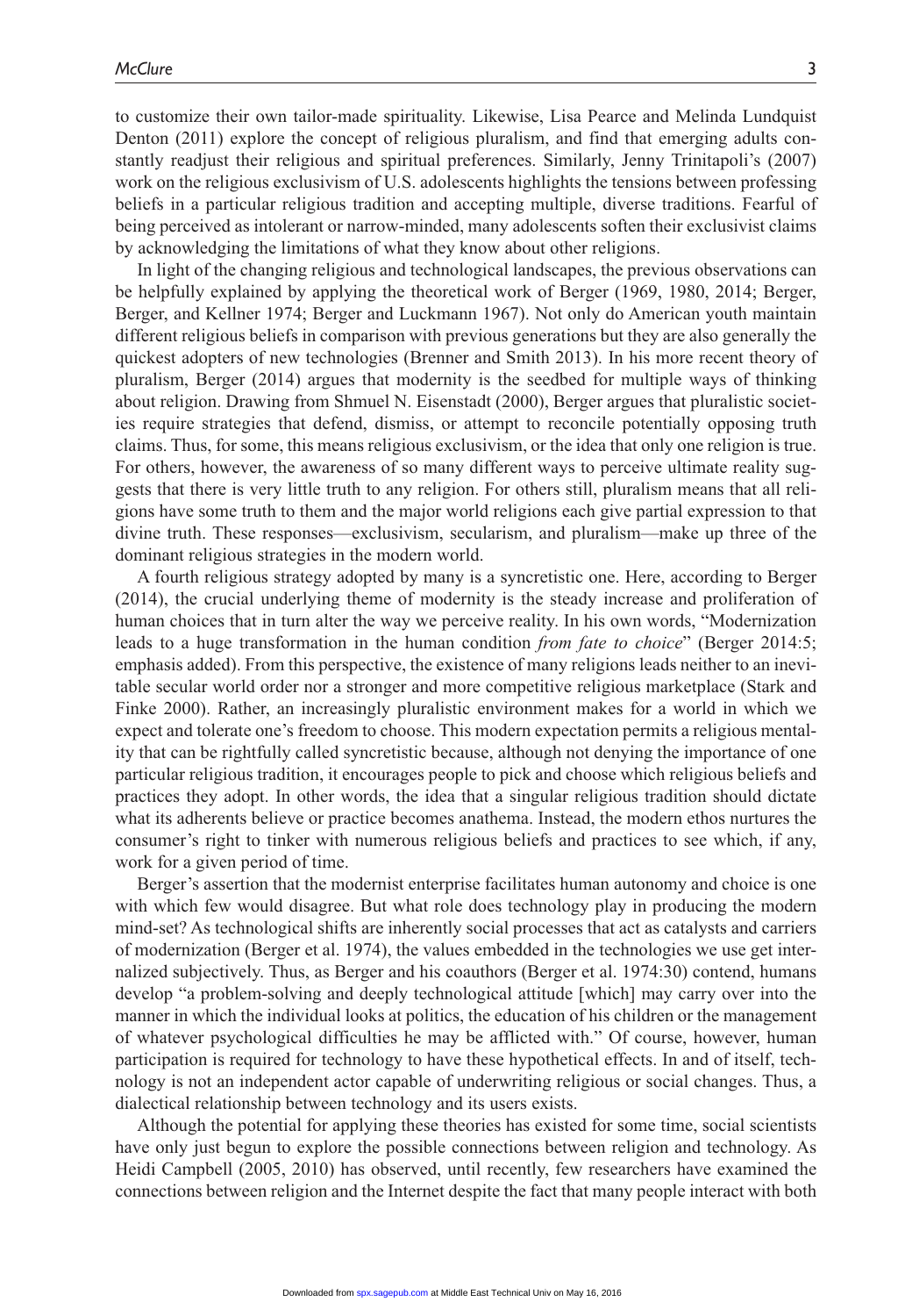on a daily basis. The research that does exist, however, suggests ambiguous connections between technology and religion. For example, Piotr S. Bobkowski (2008) found that Facebook users were hesitant to disclose their religious affiliation, beliefs, or behaviors online and preferred instead offline contexts in which to reveal their religious identity. In a follow-up study, Piotr S. Bobkowski and Lisa D. Pearce (2011) showed that 62 percent of MySpace users disclosed their religious affiliation online, but only 30 percent spoke about religious matters elsewhere on their profile page. Bernard J. Jansen, Andrea Tapia, and Amanda Spink (2010) collected data on more than five million Web searches from 1997 to 2005 and found that Internet users regularly searched for information on established religions online. Arguing that increases in Internet use negatively affect religiosity, Allen B. Downey (2014) has provocatively argued that increased Internet use accounts for about 20 percent of the observed decrease in religious affiliation since 1990. Although these studies are profitable in their own right, they do not address how SNS may affect the religious beliefs of emerging adults.

At issue here is whether SNS actually expose users to new ideas and perspectives or whether they isolate users and reinforce preexisting perspectives. Barry Wellman (2001) argues that the Internet is the ideal medium to help extend people's existing networks and strengthen social ties. From Wellman's perspective, the exponential growth of Facebook and other SNS opens up lines of communication and social capital in previously unimaginable ways. Unlike television, which may weaken civic engagement (Putnam 1995, 2000), the Internet is an interactive mass medium that catalyzes social interaction and helps otherwise isolated individuals communicate over long distances (Bargh and McKenna 2004). As evidence for the role of the Internet in expanding social networks, Michael J. Rosenfeld and Reuben J. Thomas (2012) found in one study that 74 percent of people who met a romantic partner online had no prior connection to them.

Not all researchers believe that the Internet is helpful in expanding social networks, however. As screen time demands individual attention and can be highly addictive for some, some scholars argue that new media technologies may have the unintended effect of isolating us rather than bringing us together (Kross et al. 2013; Roberts, Yaya, and Manolis 2014; Song 2009; Sunstein 2009; Turkle 2011a, 2011b). Norman H. Nie and Lutz Erbring (2002) showed with a national random sample of more than 4,000 adults that a modest two to five hours of Internet activity per week displaced time ordinarily spent with friends and family, thus leading to decreased contact with one's social environment. Sherry Turkle's (2011a, 2011b) qualitative work details how technological advances have resulted in many American teenagers and emerging adults experiencing difficulty sustaining meaningful relationships in a technologically wired age that encourages expansive (but not deep) connections with friends and voracious (but not focused) consumption of information. Alternatively, Cass R. Sunstein (2009:xi) worries that the Internet creates "information cocoons" and "echo chambers" that only serve to intensify prior beliefs by encouraging users to seek out likeminded people online.

What impact technology has on individual social networks and capital may also be contingent on the individual's preexisting characteristics. Paul DiMaggio et al. (2001) suggest that what users do online depends in part on their established patterns of behavior. Put differently, the Internet exacerbates social isolation for some and enhances social capital for others. Although their research focuses neither on SNS nor religion, it has implications for scholars wishing to understand the possible connections between SNS and religion. If SNS expand social networks and increase social capital, then they can potentially pluralize or syncretize religious beliefs. On the contrary, if SNS isolate individuals or reinforce previously held beliefs, then they likely have no pluralizing effects on religious beliefs. Given the tenor and implications of the literature, however, it seems more likely that modern social technologies underwrite pluralizing or syncretizing effects. From the foregoing discussion, I formulate and test the following hypotheses: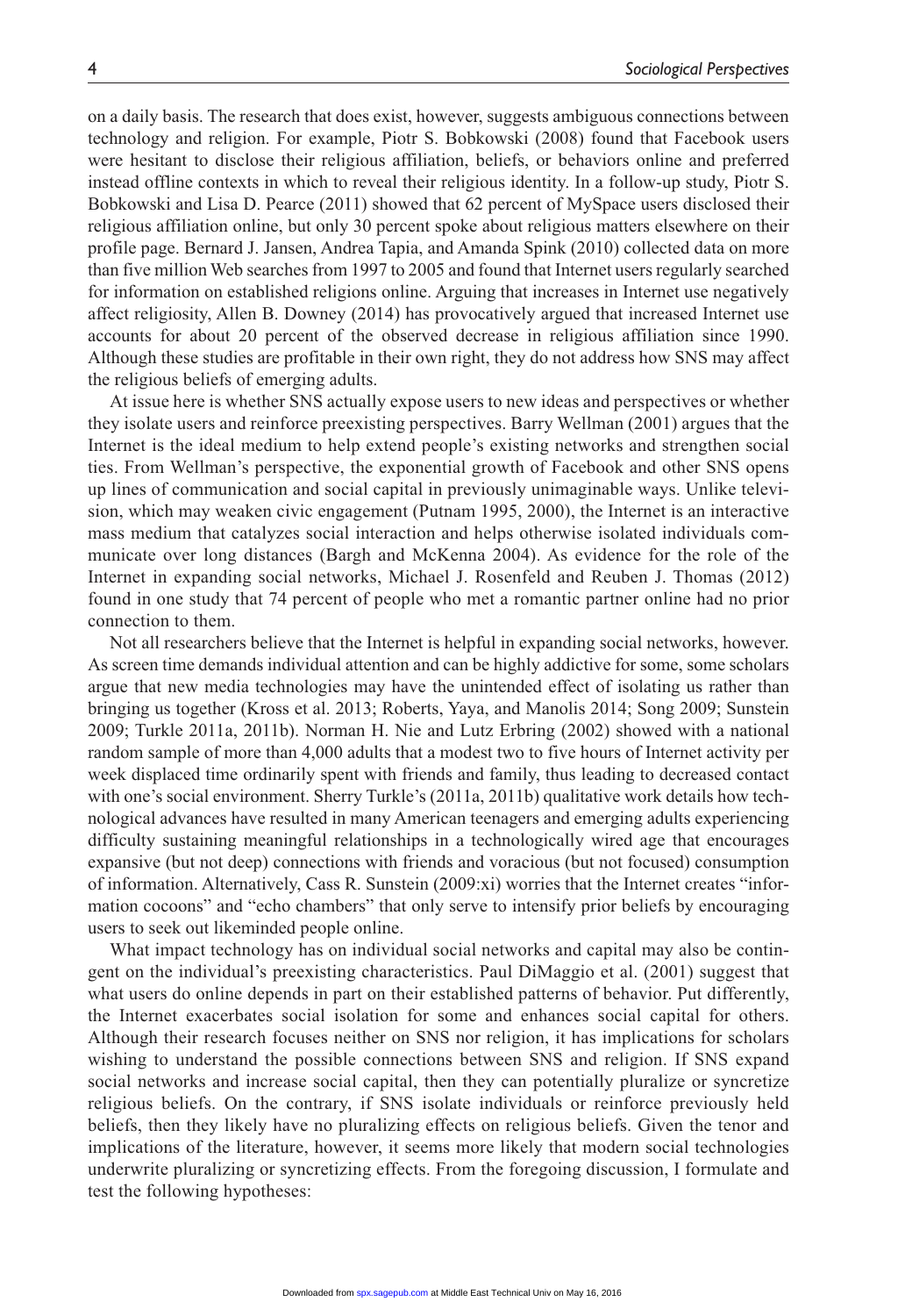**Hypothesis 1 (H1):** SNS users will be more likely than non-SNS users to believe that many religions are true rather than believe either (a) only one religion is true or (b) there is very little truth in any religion.

**Hypothesis 2 (H2):** SNS users will be more likely than non-SNS users to report that it is acceptable for someone of a different religion to pick and choose which religious beliefs they adopt regardless of what their religious tradition teaches.

**Hypothesis 3 (H3):** SNS users will be more likely than non-SNS users to report that it is acceptable for a member of their own religious tradition to practice other religions.

# **Data and Method**

This project uses panel data from Waves 1, 3, and 4 of the National Study of Youth and Religion (NSYR). The NSYR is a nationally representative sample that includes both telephone surveys and in-depth interviews. Wave 1 surveyed 3,290 English- and Spanish-speaking teenagers between the ages of 13 and 17 as well as their parents. In the third wave, respondents were between the ages of 17 and 24, and researchers attempted to interview every respondent from the first two waves of the study. Data from Wave 4 of the survey were obtained between February 2013 and December 2013. Respondents at Wave 4 were aged 22 to 29. There were 2,144 complete responses with a 66 percent retention rate from Wave 1 (2002) and 81 percent participating in the previous three waves. Whereas the first three waves were conducted over the telephone, Wave 4 used a combination of phone (15 percent) and online (85 percent) data collection. As for attrition, some respondents were overseas actively serving in the military or on mission trips during the most recent wave, making it difficult for researchers to locate every first-wave respondent. Nonetheless, the research design of the NSYR is unique insofar as the survey questions ask a wide variety of religious and spiritual questions over a number of years.

## *Dependent Variables*

As a deductive study, this analysis uses three particular variables that each ask respondents about their relative openness to other religions. The first variable investigates whether SNS respondents are more likely to be exclusivists, pluralists, or secularists, whereas the next two hypotheses measure religious syncretism (i.e., that one's religious beliefs and practices do not necessarily fall under the purview of a singular religious tradition). If Berger et al. (1974) are correct that technology is a pluralizing mechanism, SNS users should be more open to other religions than non-SNS users. Furthermore, as Wuthnow (2010:13) explains, the primary religious outlook shared by America's young adults is that of "spiritual tinkering," or the belief that it is acceptable to pick, choose, and practice disparate and potentially contradictory belief systems. By combining these insights about technology and religion, this paper therefore examines whether SNS users are more inclined to adopt the kinds of pluralistic and syncretistic approaches to religion witnessed as of late (Roof 1993, 2001; Wuthnow 2010).

The binary and multinomial logistic regressions that follow test whether involvement and time spent on SNS at Wave 3 affect Wave 4 outcomes. The first dependent variable used in this analysis asks respondents to select a statement that best approximates their position regarding religious truth. The question states, "Which of the following statements comes closest to your own views about religion?" On the survey, respondents could choose from the following answers: *Only one religion is true* (= 1), *Many religions may be true* (= 2), or *There is very little truth in any religion* (= 3). Given the three answer choices, I have used multinomial logistic regressions to compare whether SNS users are more likely than non-SNS users to be exclusivists ("Only one religion is true"), pluralists ("Many religions may be true"), or secularists ("There is very little truth in any religion").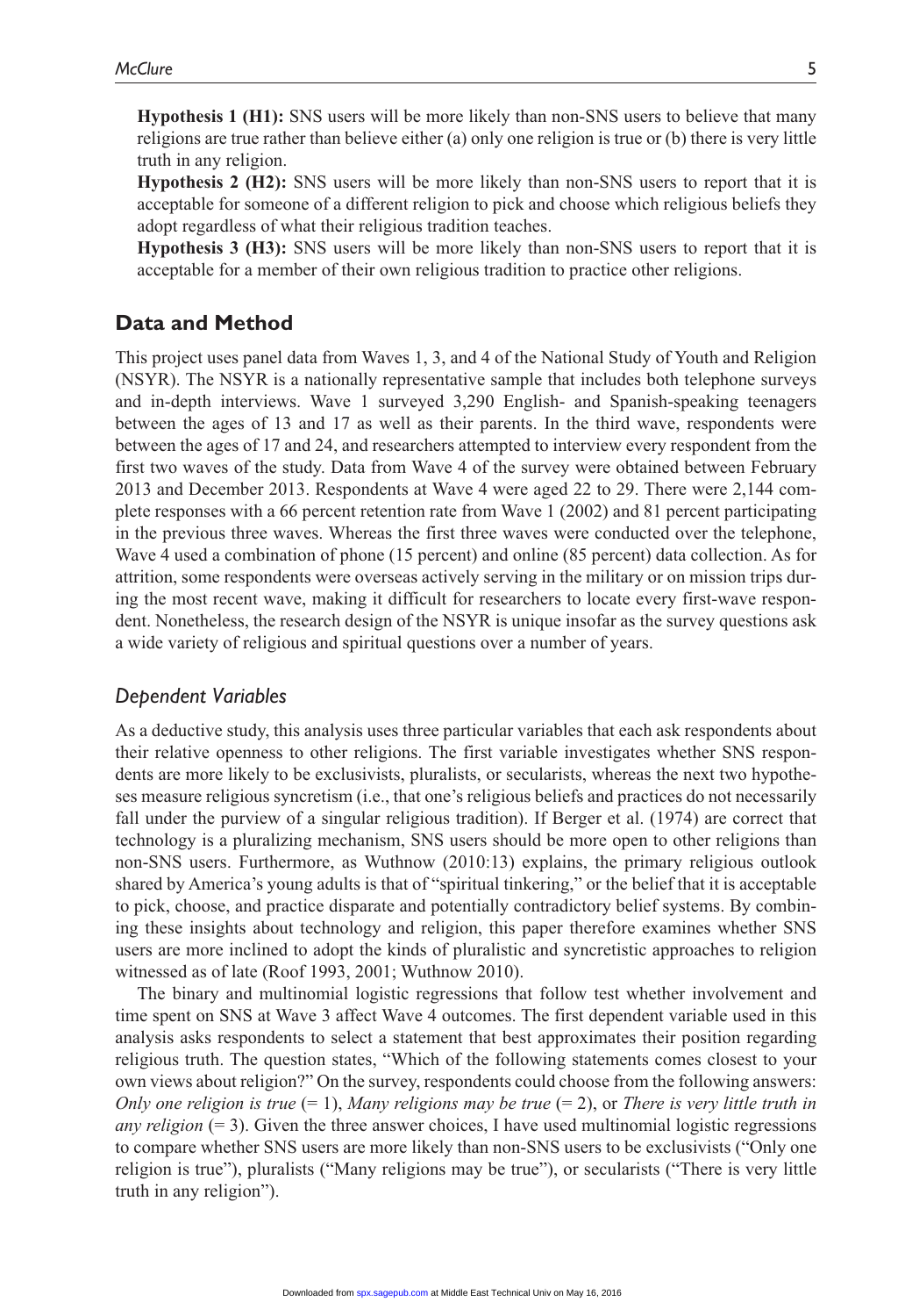The second question that serves as a dependent variable states, "Some people think that it is okay to pick and choose their religious beliefs without having to accept the teachings of their religious faith as a whole. Do you agree or disagree that this is okay?" Respondents were asked to either *disagree*  $(= 0)$  or *agree*  $(= 1)$  with this question. Notably, this question does not ask whether the respondent actually approaches religion with a syncretistic framework, but the normative responses that follow provide an important measure of one's openness to syncretism. In other words, those who agree with the permissibility of picking and choosing their religious beliefs without having to accept the teachings of their faith as a whole are naturally more likely to extend this right to themselves and other would-be syncretists.

The third question measures a related yet intensified aspect to the respondents' willingness to practice multiple religions. As another measure of syncretism, the question states, "Do you think it is okay for someone of your religion to also practice other religions, or should people only practice one religion?" The answer choices for this question are specified along binary lines where 0 = *should only practice one religion* and 1 = *okay to practice other religions*. Although the second and third questions are obviously similar, the second asks about condoning syncretistic *beliefs*, whereas the third asks about syncretistic *practices* and also pertains to those who are self-identified members of the same religious tradition.

#### *Independent Variables*

My primary independent variables come from questions in Wave 3 of the NSYR. Two variables in particular capture aspects of the respondent's SNS use that can then be analyzed to determine their effects on religious outcomes. The first of these variables asks, "Are you a member of any of the social networking Web sites that allow you to communicate with others, such as Facebook or Myspace?" Stated in binary form, respondents could answer  $no (= 0)$  or  $yes (= 1)$ . The next question on the survey asks respondents to gauge how much time they spend on SNS if they answered the previous question affirmatively. Answers ranged from *several times a day* (= 1) to *less than every few weeks* (= 6). These responses were then reverse coded in the following way: 1 = *less than every few weeks*, 2 = *every few weeks*, 3 = *one to two days a week*, 4 = *three to five days a week*, 5 = *about once a day*, and 6 = *several times a day*. To include non-SNS individuals in this recoded variable, those who answered "No" to the previous question were included and assumed to have answered "Never"  $(= 0)$ . Thus, the newly constructed, continuous variable, which is labeled in this paper as "SNS time," ranges from *never*  $(= 0)$  to *several times a day*  $(= 6)$ .

Other key independent variables used in this analysis help determine what effects, if any, parental religious attendance (only asked on Wave 1) and the religious attendance of the respondent have on one's acceptance of religious pluralism and syncretism. As Vern L. Bengtson, Norella M. Putney, and Susan Harris (2013) explain in their theory of intergenerational religious momentum, parental religious attendance is a consistent predictor of the religiosity of adolescents, so I have included parental religious attendance as a control variable throughout my models. The pertinent question asks parents the following: "In the last 12 months, how often have you been attending religious services, not including weddings, baptisms, and funerals?" Responses were coded so that  $0 = never$ ,  $1 = few \ times a \ year$ ,  $2 = many \ times a \ year$ ,  $3 = once a month$ ,  $4 =$ *two to three times a month*, 5 = *once a week*, and 6 = *more than once a week*. For teenagers' religious attendance at Wave 1, researchers asked them to report their attendance at the first church they named, and answers ranged similarly from *never*  $(= 0)$  to *more than once a week*  $(= 6)$ . In Wave 4, two variables had to be used to construct the measure needed for analysis. First, the variable asks, "Do you attend religious services more than once or twice a year, not counting weddings, baptisms, or funerals?" Answers for this question were *no* (= 0) and *yes* (= 1). Those who answered negatively were then assumed to have answered *never* (= 0) on the question that asked, "About how often do you usually attend religious services there?" Answers ranged again from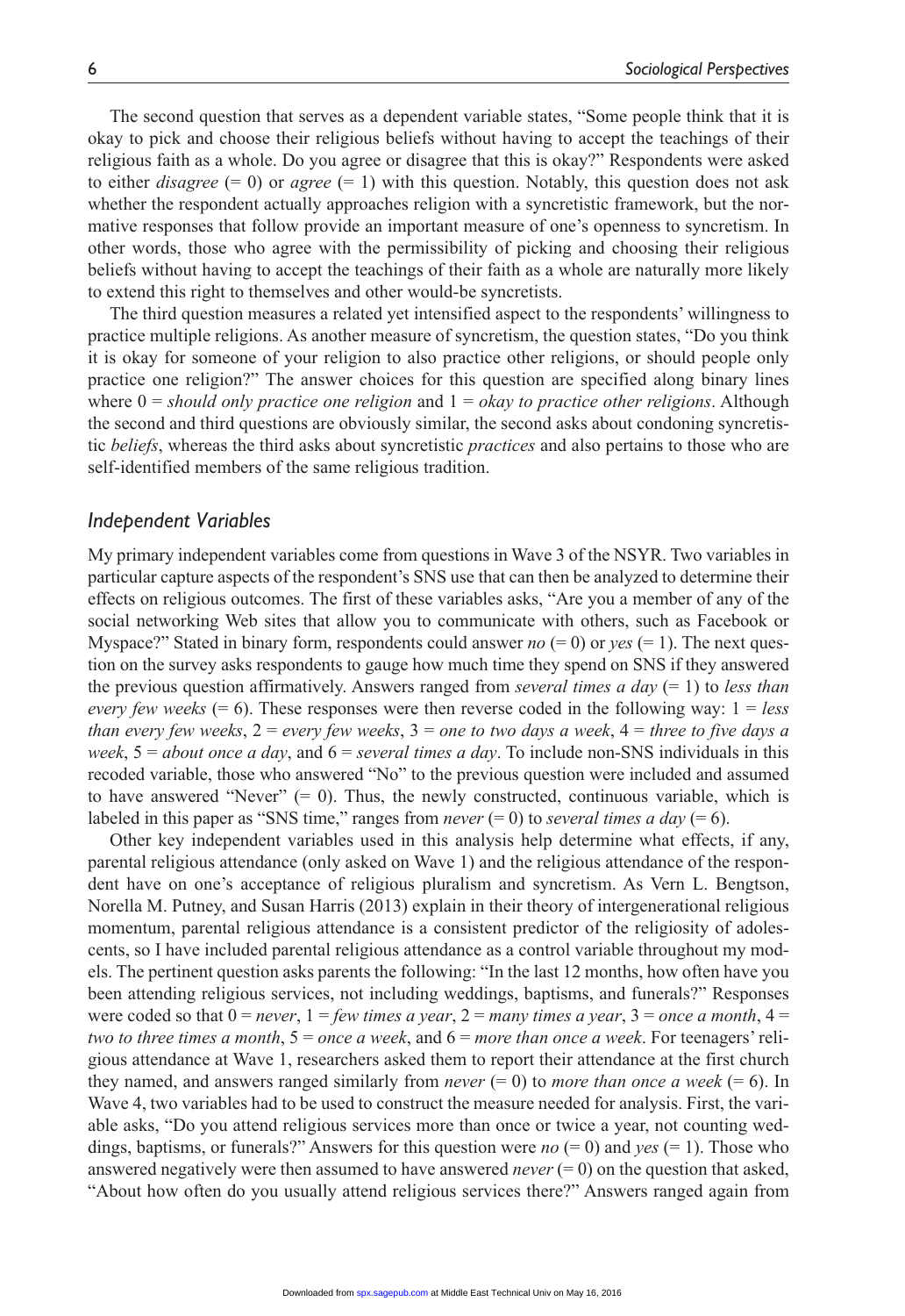*more than once a week*  $(= 1)$  to *a few times a year*  $(= 6)$ . These survey responses were then recoded as a continuous variable ranging from *never*  $(= 0)$  to *more than once a week*  $(= 6)$ .

Regressions analyses in this study control for essential demographic variables at Wave 4 of the NSYR. The first of these variables includes age (now years 22 to 29 years old) coded continuously in years. For the respondent's sex, a binary variable labeled *female* has the response values of 0 = *male* and 1 = *female*. The race of the respondent was also made into a binary variable using Wave 1 of the NSYR, assuming the race of the respondent remains constant over time. Furthermore, though respondents were given up to 15 different answer choices including the option to write in their race, nearly half the sample at Wave 1 (47.3 percent) identified as white. As such, for these analyses, I coded race as a binary where  $0 = nonwhite$  and  $1 = white$ . Another standard control variable used in regression analyses is the region of the country in which one lives. Given the historical, religious, and political uniqueness of the American South, a binary variable is used where 0 = *other parts of the United States* and 1 = *the South*. The income of the respondent at Wave 4 is also taken into consideration. The Wave 4 survey question asked respondents, "How much did you personally earn during the past 12 months, including wages from all jobs, salary, tips, bonuses, overtime, and income from self-employment, before taxes and other deductions?" Respondents could answer from *I did not earn any money* (= 1) to *\$200,000 or more* (= 16), with the range within each response category being \$9,999. As 3.2 percent of respondents from Wave 4 refused to answer this question, I imputed the mean income (4.29) for these respondents. I have also included a second binary income variable labeled "Reported income" to detect whether nonresponses are statistically significant. In this variable, all respondents who reported their income  $= 0$  and nonresponses  $= 1$ . Education is another control variable used in my analyses, and respondents were asked on the survey to report their highest level of educational attainment where 1 = *no degrees*, 2 = *high school diploma or general educational development (GED)*, 3 = *associate's degree or vocational/technical certificate*, 4 = *bachelor's degree*, and 5 = *graduate school*. The last control variable used in this study is marital status, which I coded as a binary so that  $1 = married$  and  $0 = all other options$ . With the exception of the income variables as explained above, I omitted all responses that were skipped, unknown, or refused using listwise deletion.

Finally, in keeping with the religious considerations present in this study, I control for religious affiliation. Following Brian Steensland et al. (2000), I have used a religious tradition configuration that groups respondents into seven possible binary categories. These categories are listed as follows: Evangelical Protestants, Mainline Protestants, Black Protestants, Catholics, Jews, Other Religions, and the Not Religious (or Nones). When included in my models, these variables are transformed into a system of binaries, with Nones serving as the comparison group for Tables 2 to 4. For Table 5, Evangelicals are the comparison group because Nones were not asked to answer that particular question on the NSYR.

# **Analytic Approach**

This study looks at the propensity of SNS users to hold different beliefs regarding the acceptability of thinking that many religions may be true, picking and choosing their beliefs, and condoning the practice of multiple religions. The first of these, therefore, measures religious pluralism, whereas the latter two measure religious syncretism. The demographic and religious breakdown of SNS users and nonusers follows.

The first models in this paper present the outcomes of multinomial logistic regressions that test the likelihood of believing many religions to be true. Conceptually, although this outcome variable bears a similarity to those that analyze syncretism, this question aims to detect whether SNS users are more likely to be exclusivists ("Only one religion is true"), pluralists ("Many religions may be true'), or secularists ("There is very little truth to any religion").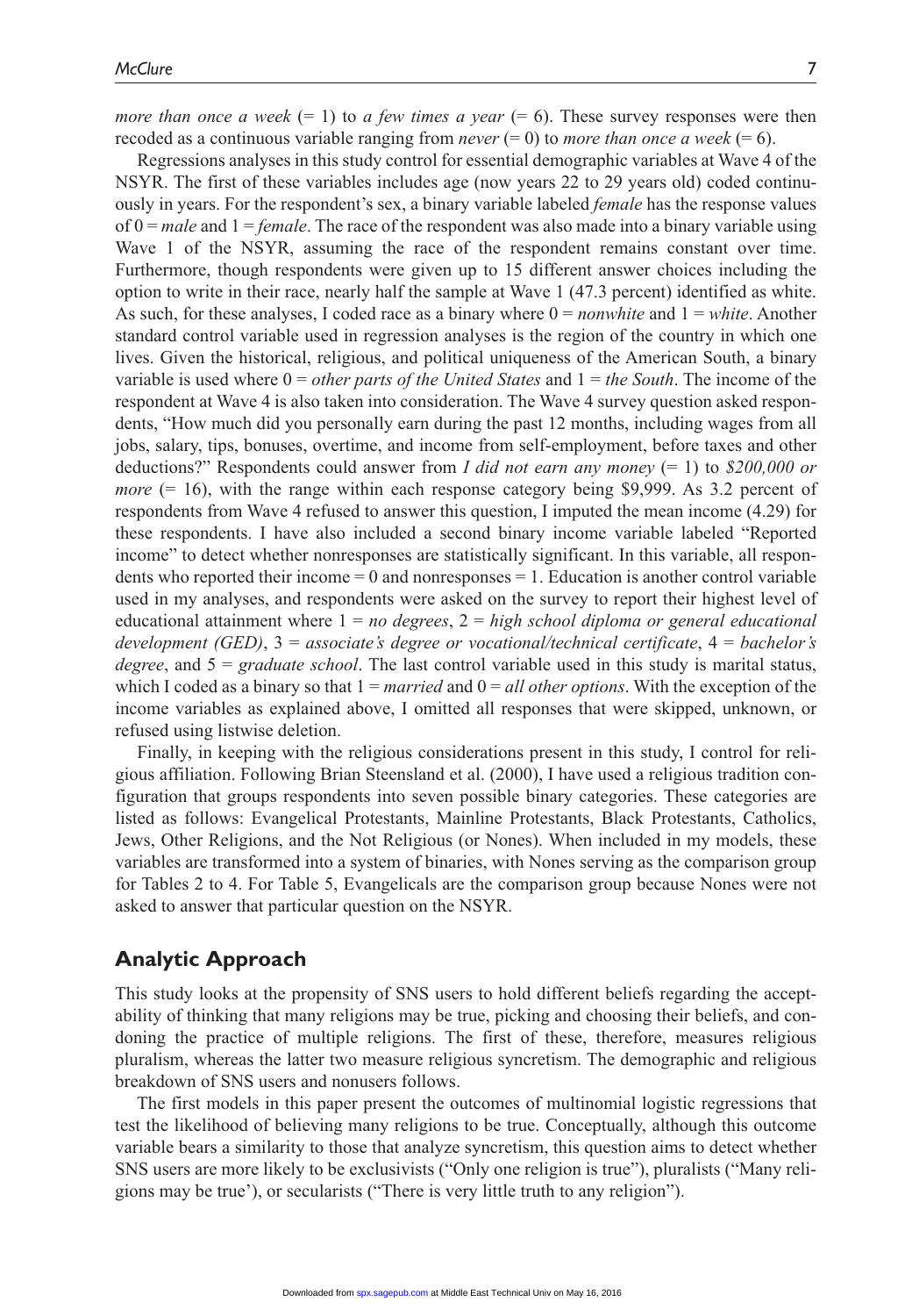To test whether SNS participation at Wave 3 can be predicted to affect the respondent's disposition toward picking and choosing their religious beliefs (independent of what their religious tradition instructs), I ran a series of binary logistic regressions. In Table 4, SNS involvement is a binary variable where  $1 = SNS$  *users* and  $0 = non-SNS$  *users*. Models 3 and 4 in this table use time spent on SNS as the chief independent variable. To avoid problems with multicollinearity for these independent variables, being on SNS (Models 1 and 2) and spending time on SNS (Models 3 and 4) are treated separately. Table 4 also includes parental attendance from Wave 1 and the religious attendance of the respondent at Waves 1 and 4. The aim of including these variables is to assess whether and when religious attendance—both of the parent and the respondent—affects the outcome of thinking that it is acceptable to pick and choose whichever religious beliefs one wants without having to accept the teachings of their religious faith as a whole.

Table 5 tests a related outcome involving religious syncretism. Although previous models investigate the odds of picking and choosing among different (and possibly contradictory) religious *beliefs*, these binary logistic regressions predict the effects of SNS involvement and SNS time on believing that it is acceptable to *practice* other religions. These tests are therefore an extension and intensification of earlier models measuring religious syncretism. Hypothetically, one could hold whatever beliefs they want privately, even if those beliefs run counter to their religious tradition, but think that actively practicing other religions is taboo or idolatrous. Thus, the models presented here aim to capture whether respondents think that members of their own religious tradition should depart from their tradition's practices and assess whether and to what extent SNS play a role in that decision.

# **Results**

In comparing those who use SNS and those who do not, some similarities and differences deserve recognition. As Table 1 illustrates, SNS users and nonusers have nearly identical ages in this sample and closely parallel one another in terms of their race and marital status. At Wave 4 of the survey, however, SNS users are slightly more likely to be female, more educated, and have higher average incomes than nonusers.

When examining religious attendance, those who abstain from using SNS generally attend religious services with some regularity across all waves. For SNS users, however, the average religious attendance rates drop more severely over time from 3.306 and 2.019 (measured at Waves 1 and Wave 3, not shown) to 1.637 (at Wave 4). This finding, although possibly correlated with other variables (Twenge et al. 2015), dovetails with earlier research that locates a drop in religious affiliation with increases in Internet use (Downey 2014).

In turning to the regression models, a number of significant findings are evident. As the results show, age, race, and income are not consistently statistically significant across models. In Tables 2 and 3, women are reportedly more inclined to believe that all religions are true as opposed to believing that either only one religion is true (Table 2) or there is very little truth to religion (Table 3). Furthermore, those who reside in the Southern United States are more likely to be pluralists than secularists, but they are not more likely to be pluralists when compared with being exclusivists. Marital status also has a significant effect on one's understanding of religious truth claims, as married persons are less likely to report an acceptance of pluralism when compared with exclusivism.

Among those who are religiously affiliated, Catholics stand out as having a positive predictive effect on one's stance toward pluralism across most models.3 Conversely, Evangelicals are less likely to favor pluralism when compared with exclusivism, but they are more likely to condone pluralism as opposed to secularism. Given the options, Evangelicals are more likely to think that all religions are true rather than none at all. Furthermore, both religious attendance and the religious attendance of one's parents are associated with lower odds of accepting pluralism versus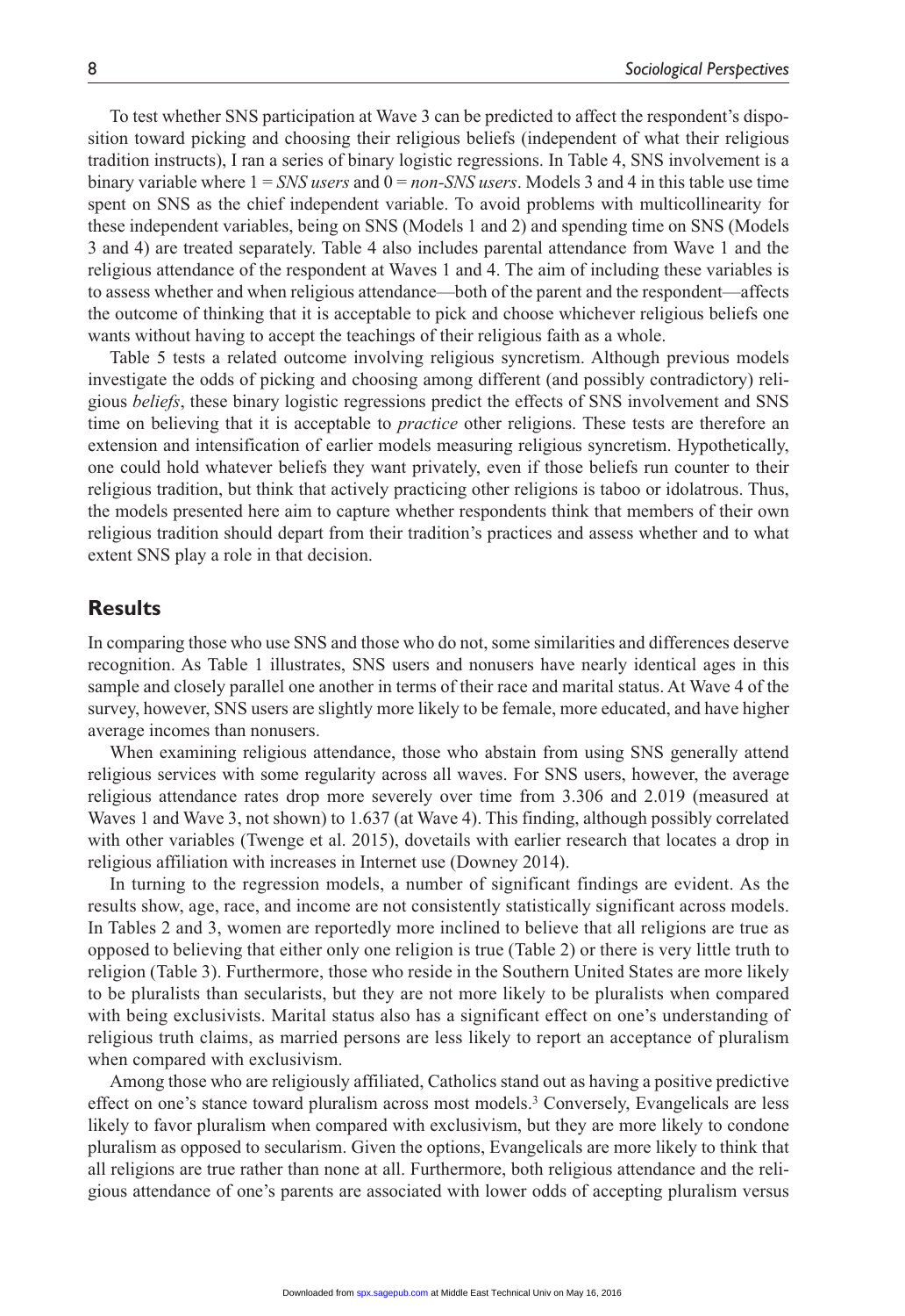|                                                      | <b>SNS</b> nonusers |        |             | SNS users |              |        |           |           |
|------------------------------------------------------|---------------------|--------|-------------|-----------|--------------|--------|-----------|-----------|
|                                                      | N                   | M      | SD          | Range     | $\mathsf{N}$ | M      | <b>SD</b> | Range     |
| Independent variables                                |                     |        |             |           |              |        |           |           |
| Age                                                  | 358                 | 25.539 | 1.526       | $23 - 28$ | 1.540        | 25.412 | 1.447     | $22 - 29$ |
| Female (Wave 1)                                      | 554                 | 0.449  | 0.498       | $0 - 1$   | 1,974        | 0.531  | 0.499     | $0 - 1$   |
| White (Wave I)                                       | 554                 | 0.480  | 0.500       | $0 - 1$   | 1,974        | 0.496  | 0.500     | $0 - 1$   |
| Education                                            | 361                 | 2.507  | 0.969       | $I - 5$   | 1,538        | 3.182  | 1.095     | $I - 5$   |
| Income                                               | 356                 | 3.877  | 2.207       | $I-I6$    | 1,536        | 4.432  | 2.307     | $I-I6$    |
| Reported income                                      | 356                 | 0.062  | 0.241       | $0 - 1$   | 1,536        | 0.023  | 0.149     | $0 - 1$   |
| South                                                | 361                 | 0.363  | 0.481       | $0 - 1$   | 1,545        | 0.406  | 0.491     | $0 - 1$   |
| Married                                              | 360                 | 0.267  | 0.443       | $0 - 1$   | 1,542        | 0.248  | 0.432     | $0 - 1$   |
| Evangelical                                          | 361                 | 0.188  | 0.392       | $0 - 1$   | 1,545        | 0.194  | 0.396     | $0 - 1$   |
| Mainline                                             | 361                 | 0.039  | 0.193       | $0 - 1$   | 1,545        | 0.065  | 0.246     | $0 - 1$   |
| <b>Black Protestant</b>                              | 361                 | 0.083  | 0.276       | $0 - 1$   | 1,545        | 0.044  | 0.205     | $0 - 1$   |
| Catholic                                             | 361                 | 0.102  | 0.304       | $0 - 1$   | 1.545        | 0.146  | 0.353     | $0 - 1$   |
| Jewish                                               | 361                 | 0.022  | 0.147       | $0 - 1$   | 1,545        | 0.043  | 0.204     | $0 - 1$   |
| Other religion                                       | 361                 | 0.036  | 0.187       | $0 - 1$   | 1,545        | 0.019  | 0.136     | $0 - 1$   |
| None                                                 | 361                 | 0.366  | 0.482       | $0 - 1$   | 1,545        | 0.344  | 0.475     | $0 - 1$   |
| Parental attendance (Wave 1)                         | 553                 | 3.376  | 2.242       | $0 - 6$   | 1,972        | 3.367  | 2.172     | $0 - 6$   |
| Attendance (Wave I)                                  | 553                 | 2.980  | 2.219       | $0 - 6$   | 1,973        | 3.306  | 2.165     | $0 - 6$   |
| Attendance (Wave 4)                                  | 359                 | 1.891  | 2.287       | $0 - 6$   | 1,540        | 1.637  | 2.095     | $0 - 6$   |
| SNS time (Wave 3)                                    | 554                 | 0      | $\mathbf 0$ | 0         | 1,974        | 4.229  | 1.533     | $I-6$     |
| Dependent variables                                  |                     |        |             |           |              |        |           |           |
| H1: Pluralism                                        | 358                 | 1.891  | 0.692       | $I - 3$   | 1,537        | 1.934  | 0.669     | $I - 3$   |
| Are you an exclusivist, pluralist,<br>or secularist? |                     |        |             |           |              |        |           |           |
| H2: Syncretism                                       | 359                 | 0.440  | 0.497       | $0 - 1$   | 1,529        | 0.568  | 0.495     | $0 - 1$   |
| Is it okay to pick and choose<br>your beliefs?       |                     |        |             |           |              |        |           |           |
| H3: Syncretism                                       | 198                 | 0.348  | 0.478       | $0 - 1$   | 900          | 0.500  | 0.500     | $0 - 1$   |
| Is it okay to practice other<br>religions?           |                     |        |             |           |              |        |           |           |

|  |  |  |  |  |  | <b>Table 1.</b> Descriptive Statistics of SNS Nonusers and Users, NSYR (2003–2014). |
|--|--|--|--|--|--|-------------------------------------------------------------------------------------|
|--|--|--|--|--|--|-------------------------------------------------------------------------------------|

*Note.* All variables come from Wave 4 unless noted otherwise. SNS = social networking sites; NSYR = National Study of Youth and Religion.

exclusivism, though respondents who regularly attend a religious service are more likely to accept pluralism than secularism. Similarly, for respondents whose parents attended church regularly at Wave 1 of the survey, increased parental attendance translates into increased odds of accepting exclusivism over pluralism. Notably, no models in Tables 2 or 3 predict a significant relationship between SNS membership or SNS time and openness to pluralism. These models therefore provide conclusive evidence to reject my hypothesis (H1) that SNS users will more likely favor pluralism over either exclusivism or secularism.

The results in Tables 4 and 5 cast an entirely different picture of the effects of SNS use on religious syncretism. In Table 4, SNS users have higher odds of picking and choosing their religious beliefs irrespective of their tradition. In particular, SNS users are 49 percent more likely to find picking and choosing religious beliefs acceptable, even when controlling for essential demographic variables at Wave 4 and religious attendance at Wave 1. When controlling for religious attendance at Wave 4, SNS users are still 35 percent more likely to accept syncretism of religious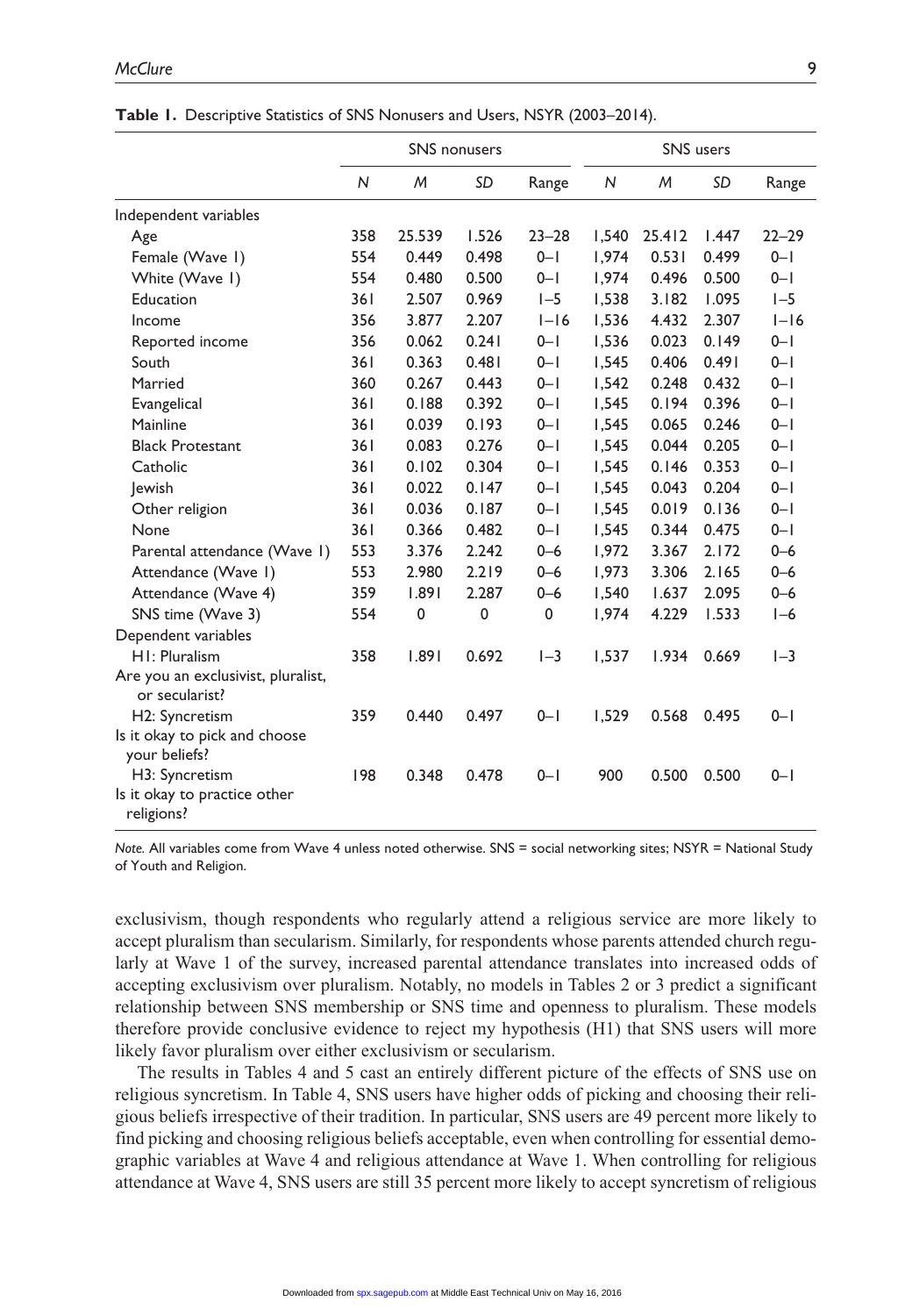|                              | Model I    | Model 2    | Model 3    | Model 4    |  |
|------------------------------|------------|------------|------------|------------|--|
| Independent Variables        | <b>OR</b>  | <b>OR</b>  | <b>OR</b>  | OR.        |  |
| Age                          | 0.989      | 0.993      | 0.988      | 0.990      |  |
| Female (Wave 1)              | $1.489**$  | $1.482**$  | $1.505**$  | $1.490**$  |  |
| White (Wave I)               | 1.065      | 1.062      | 1.059      | 1.058      |  |
| Education                    | 0.921      | 0.951      | 0.928      | 0.964      |  |
| Income                       | 1.006      | 0.986      | 1.009      | 0.988      |  |
| Reported income              | 1.026      | 0.964      | 0.660      | 0.932      |  |
| South                        | 0.816      | 0.815      | 0.894      | 0.854      |  |
| Married                      | $0.424***$ | $0.593***$ | $0.425***$ | $0.592***$ |  |
| Evangelical                  | $0.227***$ | $0.557**$  | $0.226***$ | $0.559**$  |  |
| Mainline                     | $0.545*$   | 0.973      | $0.548*$   | 0.978      |  |
| <b>Black Protestant</b>      | $0.287***$ | 0.927      | $0.278***$ | 0.911      |  |
| Catholic                     | 1.446      | 2.669***   | 1.465      | 2.685***   |  |
| Jewish                       | 1.158      | 1.607      | 1.165      | 1.605      |  |
| Other religion               | 0.945      | $2.758*$   | 0.934      | $2.753*$   |  |
| Attendance (Wave I)          | $0.765***$ |            | $0.767***$ |            |  |
| Attendance (Wave 4)          |            | $0.639***$ |            | $0.637***$ |  |
| Parental attendance (Wave I) | $0.915*$   | $0.853***$ | $0.913*$   | $0.853***$ |  |
| SNS involvement (Wave 3)     | $1.408*$   | 1.144      |            |            |  |
| SNS time (Wave 3)            |            |            | 1.026      | 0.996      |  |
| N                            | 1,860      | 1,856      | 1,860      | 1,856      |  |
| Pseudo max-rescaled $R^2$    | .33        | .39        | .33        | .39        |  |

**Table 2.** Multinomial Logistic Regressions Predicting the Effects of SNS Involvement and SNS Time on Believing Many Religions May Be True (Pluralism) as Opposed to Believing Only One Religion Is True (Exclusivism), NSYR (2003–2014).

*Note.* All variables are from Wave 4 unless otherwise noted. Nones are the comparison group for each of the religious traditions. SNS = social networking sites; NSYR = National Study of Youth and Religion; OR = odds ratio. \**p* ≤ .05. \*\**p* ≤ .01. \*\*\**p* ≤ .001. (two-tailed tests).

beliefs. Likewise, in Models 3 and 4, increases in time spent on SNS have a statistically significant effect on one's likelihood of endorsing syncretistic religious beliefs. Taken together, these models suggest that SNS use is linked with the propensity to approach religion with a syncretistic mentality.

Unsurprisingly, Table 4 also shows that religious attendance is negatively correlated with picking and choosing religious beliefs that are independent of one's tradition. For example, at Wave 1, for every unit of increase in religious attendance, individuals can be predicted to have 12 percent lower odds of believing that picking and choosing beliefs is acceptable. At Wave 4, the odds are 30 percent lower. Thus, although religious attendance dampens the likelihood that one will condone syncretistic beliefs, those who spend time on SNS are more likely to support syncretism of beliefs.

In Table 5, the patterns are similar. Attending a religious service with regularity is negatively associated with thinking that practicing other religions is appropriate, and for every unit of increase in religious attendance, respondents have lower odds of thinking that a syncretistic approach is acceptable (15 percent lower at Wave 1 and 31 percent lower at Wave 4). On the contrary, SNS users are more likely to believe that it is acceptable to practice other religions. In fact, when controlling for demographic and religious variables, respondents are 80 percent more likely to accept syncretistic religious practices (Table 5, Model 1) and 53 percent more likely when controlling for attendance at Wave 4.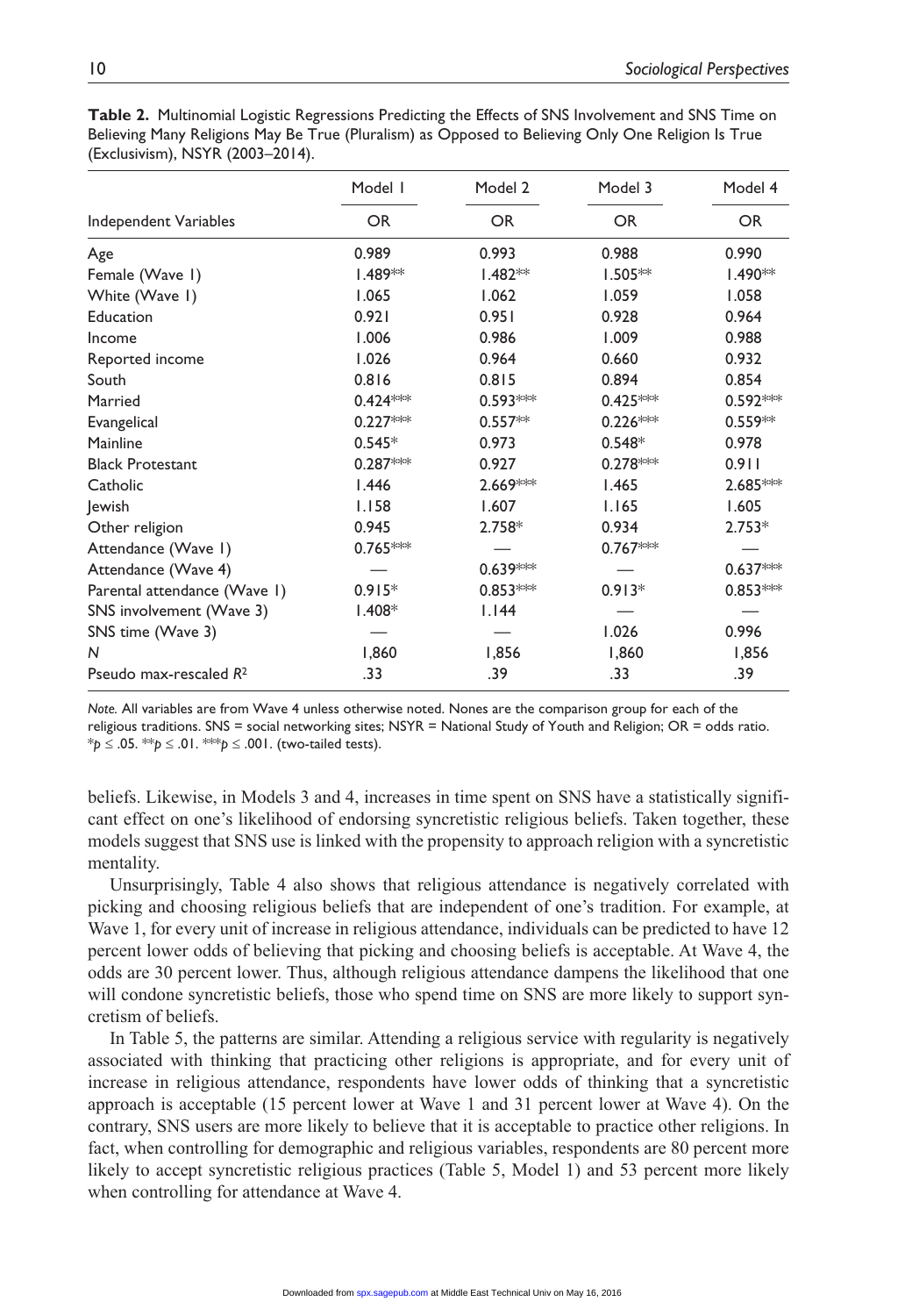|                              | Model I    | Model 2    | Model 3    | Model 4    |
|------------------------------|------------|------------|------------|------------|
| Independent Variables        | OR.        | <b>OR</b>  | <b>OR</b>  | <b>OR</b>  |
| Age                          | 1.045      | 1.036      | 1.045      | 1.036      |
| Female (Wave 1)              | $2.359***$ | $2.412***$ | $2.351***$ | $2.404***$ |
| White (Wave I)               | 0.980      | 1.027      | 0.985      | 1.031      |
| Education                    | $0.865*$   | $0.855*$   | $0.863*$   | $0.853*$   |
| Income                       | 1.006      | 1.008      | 1.006      | 1.008      |
| Reported income              | 1.447      | 1.542      | 1.468      | 1.567      |
| South                        | $1.503**$  | $1.542**$  | $1.504***$ | $1.543**$  |
| Married                      | 0.937      | 0.857      | 0.933      | 0.854      |
| Evangelical                  | 3.501***   | $1.992*$   | $3.512***$ | $1.991*$   |
| Mainline                     | $7.241***$ | $5.015***$ | 7.209***   | 4.999***   |
| <b>Black Protestant</b>      | $3.320**$  | 1.751      | $3.319**$  | 1.756      |
| Catholic                     | 7.372 **   | $5.653***$ | 7.379***   | 5.649***   |
| Jewish                       | $1.961*$   | 1.800      | $1.965*$   | 1.796      |
| Other religion               | $17.190**$ | $12.535*$  | $17.292**$ | 12.540*    |
| Attendance (Wave I)          | $1.102*$   |            | $1.101*$   |            |
| Attendance (Wave 4)          |            | $1.329***$ |            | $1.330***$ |
| Parental attendance (Wave 1) | 1.071      | $1.120***$ | 1.072      | $1.120***$ |
| SNS involvement (Wave 3)     | 0.910      | 0.931      |            |            |
| SNS time (Wave 3)            |            |            | 0.991      | 0.995      |
| N                            | 1,860      | 1,856      | 1,860      | 1,856      |
| Pseudo $R^2$                 | .33        | .39        | .33        | .39        |

**Table 3.** Multinomial Logistic Regressions Predicting the Effects of SNS Involvement and SNS Time on Believing Many Religions May Be True (Pluralism) as Opposed to Believing That There Is Very Little Truth to Religion (Secularism), NSYR (2003–2014).

*Note.* All variables are from Wave 4 unless otherwise noted. Nones are the comparison group for each of the religious traditions. SNS = social networking sites; NSYR = National Study of Youth and Religion; OR = odds ratio. \**p* ≤ .05. \*\**p* ≤ .01. \*\*\**p* ≤ .001. (two-tailed tests).

A second important finding from Table 5 shows that parental religiosity matters. Across all models in Table 5, for every unit of increase in parental religious attendance, the odds of thinking that it is legitimate to practice other religions decrease about 11 percent. Thus, consistent with previous research (Bengtson et al. 2013), regular parental religious attendance lessens one's acceptance of religious syncretism. The religious attendance of the respondent works the same way. Across all models in Table 5, increases in religious attendance translate to decreases in legitimating syncretism. This should not be all that surprising, for increases in attendance can be properly understood to strengthen the plausibility structures that make practicing only one religion more desirable. Thus, individuals who regularly attend religious services and whose parents regularly attend are much less likely to think that practicing other religions is acceptable. The situation seems to change, however, for those who spend more time on SNS. For these individuals, each unit of increase in time spent on SNS can be shown to predict an 8 percent increase in believing that practicing different religions is appropriate when controlling for religious attendance at Wave 1 and all other variables at Wave 4.

# **Discussion and Conclusion**

It is difficult to deny the fact that the adoption of social technology has greatly altered our world. Even so, few scholars have attempted to explain how SNS use disrupts, promotes, or interacts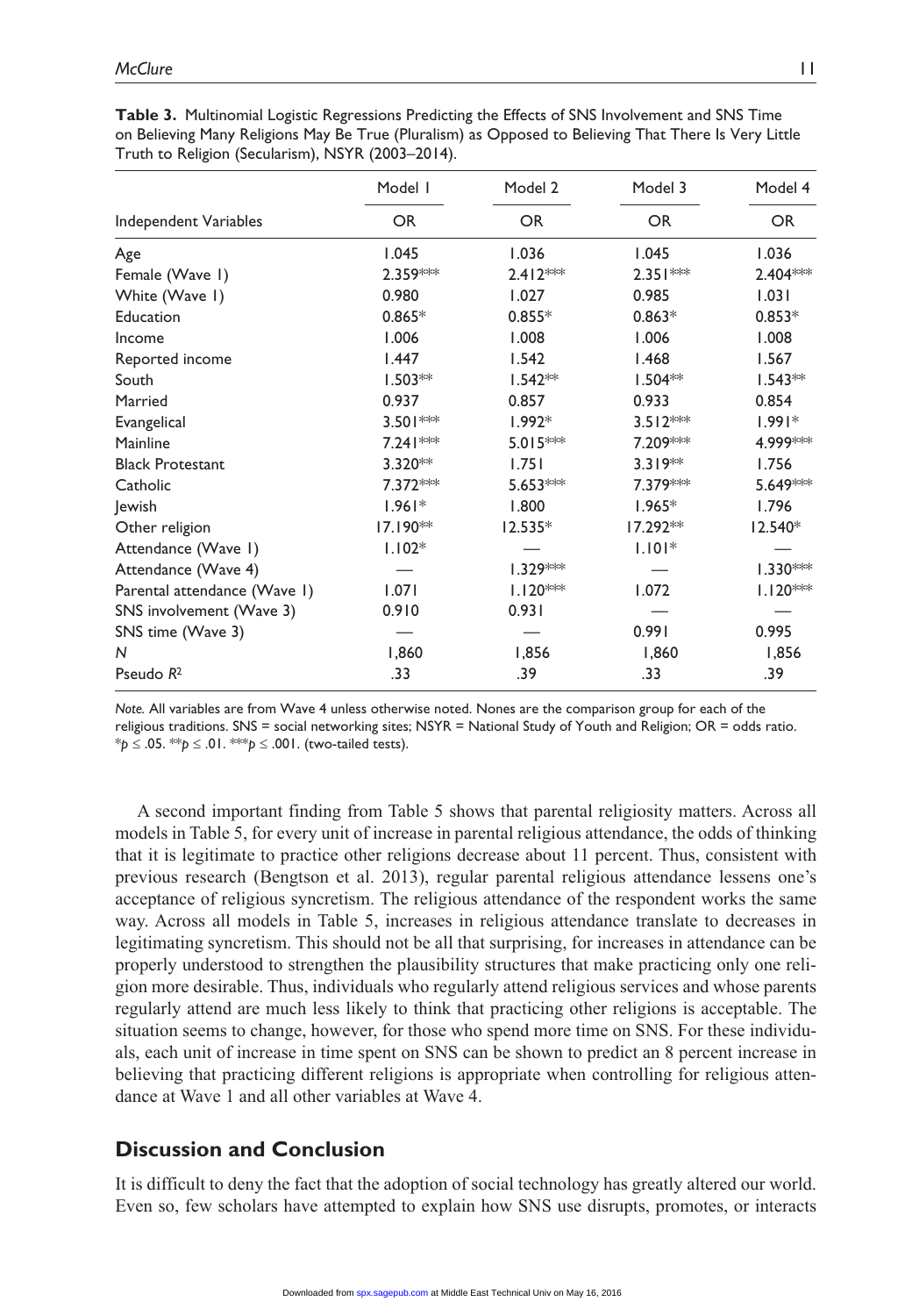|                              | Model I    | Model 2    | Model 3    | Model 4<br>OR. |  |
|------------------------------|------------|------------|------------|----------------|--|
|                              | <b>OR</b>  | <b>OR</b>  | <b>OR</b>  |                |  |
| Age                          | 0.990      | 0.994      | 0.995      | 0.998          |  |
| Female (Wave 1)              | 1.054      | 1.055      | 1.055      | 1.054          |  |
| White (Wave I)               | 0.990      | 0.969      | 0.979      | 0.959          |  |
| Education                    | $1.206***$ | $1.263***$ | $1.190***$ | 1.249***       |  |
| Income                       | 1.023      | 1.013      | 1.023      | 1.013          |  |
| Reported income              | 1.004      | 0.958      | 1.010      | 0.963          |  |
| South                        | $0.778*$   | $0.784*$   | $0.780*$   | $0.786*$       |  |
| Married                      | $0.653***$ | 0.864      | $0.659***$ | 0.872          |  |
| Evangelical                  | $0.357***$ | 0.801      | $0.360***$ | 0.809          |  |
| Mainline                     | 0.685      | 1.161      | 0.694      | 1.174          |  |
| <b>Black Protestant</b>      | $0.302***$ | 0.772      | $0.305***$ | 0.779          |  |
| Catholic                     | 1.350      | 2.207***   | 1.351      | 2.209***       |  |
| lewish                       | 1.293      | 1.542      | 1.261      | 1.513          |  |
| Other religion               | 0.678      | 1.355      | 0.670      | 1.348          |  |
| Attendance (Wave I)          | $0.880***$ |            | $0.881***$ |                |  |
| Attendance (Wave 4)          |            | $0.698***$ |            | $0.697***$     |  |
| Parental attendance (Wave 1) | 0.992      | 0.977      | 0.991      | 0.977          |  |
| SNS involvement (Wave 3)     | $1.492**$  | $1.350*$   |            |                |  |
| SNS time (Wave 3)            |            |            | $1.075**$  | $1.060*$       |  |
| N                            | 1,853      | 1,850      | 1,853      | 1,850          |  |
| Max-rescaled $R^2$           | .17        | .24        | .17        | .24            |  |

**Table 4.** Binary Logistic Regressions Predicting the Effects of SNS Involvement and SNS Time on Picking and Choosing Religious Beliefs Independent of One's Religious Tradition, NSYR (2003–2014).

*Note.* All variables are from Wave 4 unless otherwise noted. Nones are the comparison group for each of the religious traditions. SNS = social networking sites; NSYR = National Study of Youth and Religion; OR = odds ratio. \**p* ≤ .05. \*\**p* ≤ .01. \*\*\**p* ≤ .001. (two-tailed tests).

with religious beliefs or practices. For emerging adults in particular, this topic is crucial, for as Christian Smith and Melina Lundquist Denton (2005) have argued, "Of all Americans, youth are often said to be most intensely exposed to and engaged with the digital and interactive communication technologies that are thought to be transforming American culture." The latent effects of technology often go unnoticed despite their very real consequences, and these consequences can be detected by measuring differences among SNS users and nonusers.4 Thus, with the advent of new social technologies, it is crucial for researchers to study how and why SNS may affect designated areas of our lives.

The findings presented in this paper reveal that SNS users are more inclined to condone religious syncretism but are not any more likely to be religious pluralists. The empirical evidence I have amassed can be used to support my next two hypotheses but not the first one pertaining to pluralism. Thus, the results reveal the following:

**H1 (Unsupported):** SNS users will be more likely than non-SNS users to believe that many religions are true rather than believe either (a) only one religion is true or (b) there is very little truth in any religion.

**H2 (Supported):** SNS users will be more likely than non-SNS users to report that it is acceptable for someone to pick and choose which religious beliefs they adopt regardless of what their religious tradition teaches.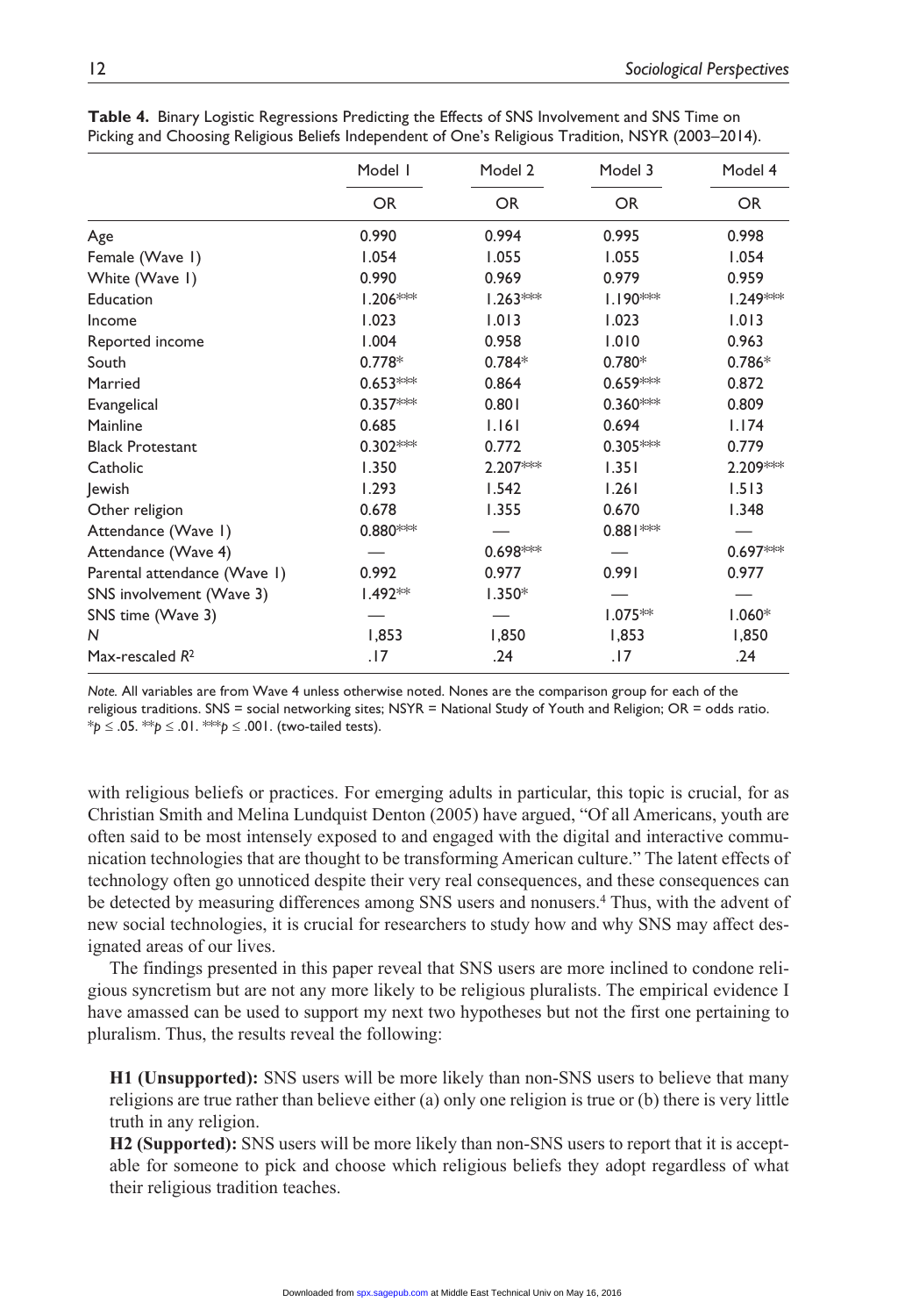|                              | Model I    | Model 2    | Model 3    | Model 4    |
|------------------------------|------------|------------|------------|------------|
|                              | <b>OR</b>  | <b>OR</b>  | <b>OR</b>  | <b>OR</b>  |
| Age                          | 0.976      | 0.967      | 0.979      | 0.968      |
| Female (Wave 1)              | 1.205      | 1.174      | 1.221      | 1.184      |
| White (Wave 1)               | 0.819      | 0.811      | 0.809      | 0.802      |
| Education                    | 0.982      | 1.059      | 0.977      | 1.059      |
| Income                       | 0.996      | 0.975      | 0.998      | 0.977      |
| Reported income              | 0.649      | 0.653      | 0.662      | 0.654      |
| South                        | $0.694*$   | $0.726*$   | $0.707*$   | $0.737*$   |
| Married                      | $0.455***$ | $0.660*$   | 0.459***   | $0.667*$   |
| Mainline                     | $1.981**$  | $1.961**$  | $2.022**$  | $1.987**$  |
| <b>Black Protestant</b>      | 0.577      | 0.928      | 0.562      | 0.908      |
| Catholic                     | 3.090***   | $3.034***$ | 3.088***   | 3.033***   |
| lewish                       | $2.751***$ | $1.995*$   | $2.686**$  | $1.958*$   |
| Other religion               | $4.151***$ | $6.401***$ | 4.007***   | $6.202***$ |
| Attendance (Wave I)          | $0.846***$ |            | $0.850***$ |            |
| Attendance (Wave 4)          |            | $0.685***$ |            | $0.684***$ |
| Parental attendance (Wave 1) | $0.913*$   | $0.905**$  | $0.910*$   | $0.905**$  |
| SNS involvement (Wave 3)     | l.796**    | $1.526*$   |            |            |
| SNS time (Wave 3)            |            |            | $1.082*$   | 1.056      |
| N                            | 1,075      | 1,075      | 1,075      | 1,075      |
| Max-rescaled $R^2$           | .25        | .35        | .25        | .34        |

**Table 5.** Binary Logistic Regressions Predicting the Effects of SNS Involvement on Believing It Acceptable to Practice Other Religions, NSYR (2003–2014).

*Note.* All variables are from Wave 4 unless otherwise noted. Religious Nones were excluded from the dependent variable in this survey question. Evangelicals are the comparison group for all other religious traditions. SNS = social networking sites; NSYR = National Study of Youth and Religion; OR = odds ratio. \**p* ≤ .05. \*\**p* ≤ .01. \*\*\**p* ≤ .001. (two-tailed tests).

**H3 (Supported):** SNS users will be more likely than non-SNS users to report that it is acceptable for a member of their own religious tradition to practice other religions.

In light of the empirical evidence, some obvious questions persist. Why might SNS users be more likely to condone syncretism of beliefs and practices when their religion forbids it? Put more strongly, how could using Facebook or other SNS affect how people approach religion and spirituality? As I have shown, there is a consistent positive association between SNS use and the acceptance of syncretism. These findings suggest that far from being a neutral technology, SNS have embedded within them certain values that urge users to think differently about reality. Consider, for example, the "*problem solving inventiveness*" and "*tinkering attitude*" that Berger and company argue are mainstays of the modernist, technological enterprise (Berger et al. 1974:30). Carried forward to the present day, Wuthnow (2010) has found evidence of "spiritual tinkering" among America's younger birth cohorts, particularly Gen Xers and Millennials. Is it a coincidence, then, that that these same cohorts are more likely to be heavy users of SNS (Brenner and Smith 2013)?

Although my argument asserts that social technology has syncretizing effects, an important qualification to this assertion is needed. Namely, the technological platforms that support SNS are in and of themselves powerless to produce syncretism *without human users*. Digital technologies require users to "buy in" and participate before any social or religious change may occur. As Wilbert Ellis Moore (1972:13) explains in his analysis of technology and capitalism, "Without a [human] market, the machine remains useless—it is no more than a bizarre sculpture." Thus,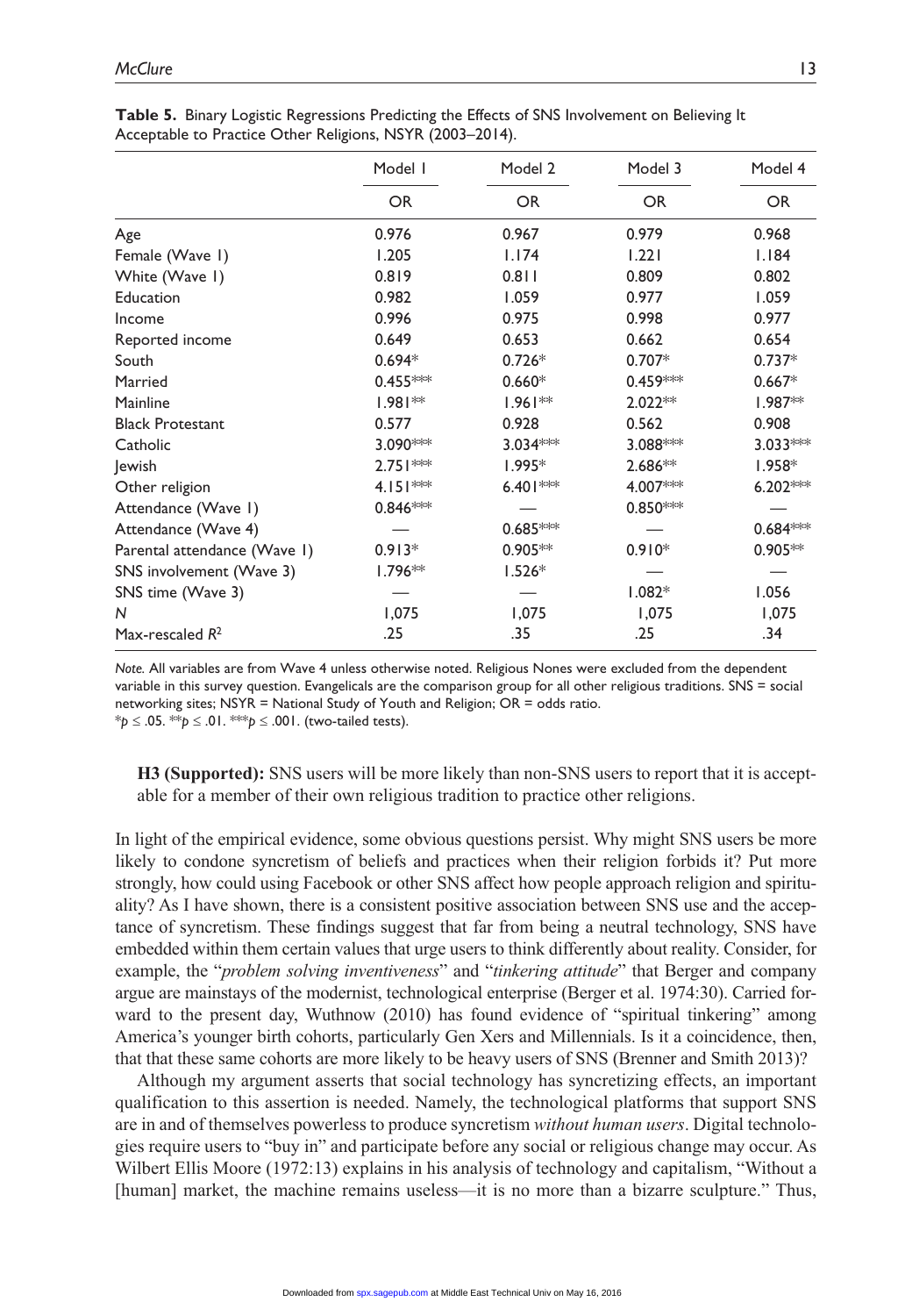although changes in our collective religious thinking may occur because of the technological innovations that nurture "spiritual tinkering," technology always exists in a dialectical relationship with those who use it.

With this important caveat in mind, this paper argues that the connections between SNS use and religious syncretism are more likely real than spurious. The basic architecture of SNS and its uses are such that they promote autonomy, control, and the fluidity of (religious) commitments (Dreyfus 2008; Turkle 1997). On Facebook, there is no expectation that one's "likes" and preferences be logically consistent and hidebound by tradition. Religion, as a result, does not consist of timeless truths that communities submit to in faith. Instead, the Facebook effect on religion is that all spiritual options become commodities and resources for which individuals can tailor to meet their individual needs.

Turning to the empirical evidence once more, one may wonder why using SNS statistically predicts religious syncretism but not pluralism. Although the two may appear to go hand in hand, syncretism and pluralism are not interchangeable concepts. In general, syncretism entails the freedom to choose one's beliefs (H2) and practices (H3), whereas pluralism (H1) is a theological strategy that attempts to minimize religious differences. For the syncretist, however, minimizing differences is unnecessary. The judicious syncretist must discern *which* beliefs and practices to borrow, whereas the pluralist believes that all religions are the same anyway. Accordingly, for the variables used in this paper, H2 and H3 tap into a general disposition that SNS users exhibit more often than nonusers, which is the belief that one has the right to choose and exercise their beliefs and practices, regardless of what their religious tradition dictates. As for thinking that many religious traditions are the same, SNS use does not predict pluralism any more than it predicts exclusivism or secularism. Berger (2014:53) once again helps explain why this might be: "In the experience of most individuals, secularity and religion are not mutually contradictory. Rather, they coexist, each pertaining to a specific form of attention to reality."

This recognition means that the assumption contained in my first hypothesis—that the adoption of social technology guides individuals toward the acceptance of religious pluralism—is based on a false trichotomy. Yes, the modern world is more pluralistic than ever thanks in part to the widespread sharing and exchanging of information made possible by social technology. Like the Silk Road on steroids, SNS give individuals today unprecedented access to new ideas, beliefs, and practices. But faced with a growing number of religious and spiritual options, individuals do not have to decide between exclusivism, pluralism, and secularism. Instead, they can be syncretists, and as Berger explains above, the structures of modern consciousness are such that individuals can be both religious and secular, exclusivist and pluralistic in their thinking from one moment to the next so long as they have the right to pick and choose what they practice.<sup>5</sup>

Customary with any research project are certain limitations that deserve mention and point toward avenues for future research. First, the independent variables used in this analysis tracked whether individuals belonged to SNS and asked them how much time they spent on these sites. Ideally, there would have been accompanying questions about how individuals actually spend their time on SNS, which SNS they use, and what media content they consume while online. Survey questions about not only media content but also Web searches, the presentation of religious messages on SNS, and how members of different religious traditions negotiate messages of exclusivity and pluralism would further this study. Second, given the importance of religiosity in these models, it would be helpful to know why parental attendance matters greatly when it comes to considering many religions to be true (Tables 2 and 3) or practicing other religions (Table 5) but not when picking and choosing certain religious beliefs over others (Table 4). Third, the primary independent variables used for analysis asked about SNS participation when these individuals were already 17 to 24 years old. It would be worthwhile, however, to measure the long-term effects of SNS beginning in early childhood. Future researchers might also consider testing whether a distinction exists between "digital natives" and "digital immigrants" in terms of other religious measures such as biblical literalism, prayer, and the reading of sacred texts (Prensky 2001).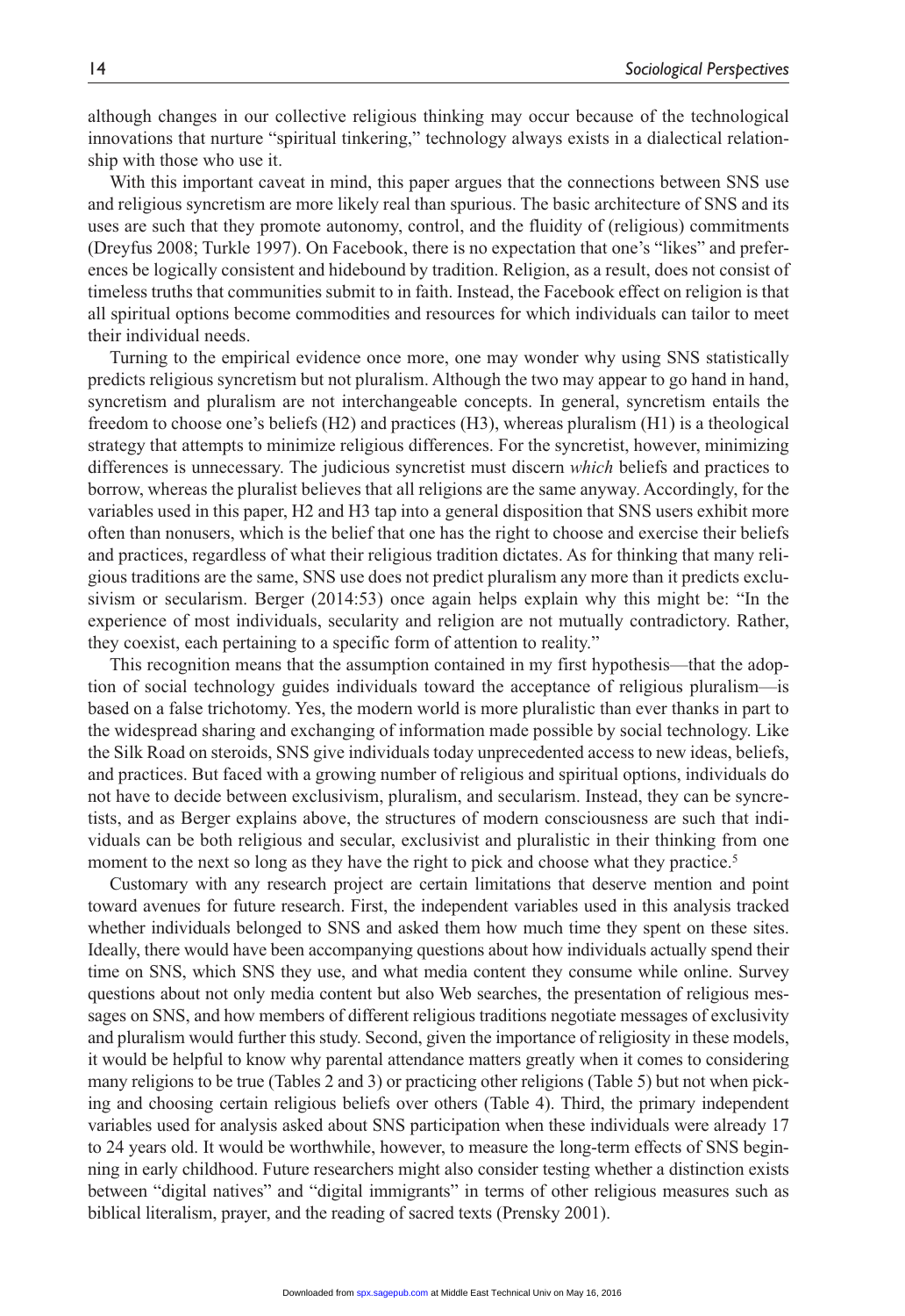What the previous work amounts to is an assessment of the role SNS play in the religious and spiritual lives of young Americans. Surprisingly, despite the wealth of research on religion as well as the effects of Internet use, virtually no one has examined the role that SNS play in the religious formation of emerging adults. I have shown that users of SNS are more likely to condone religious syncretism. At the same time, religious attendance lessens the likelihood that one will accept syncretism, and young Americans whose parents regularly attended religious services while they were growing up also have much lower odds of condoning the syncretistic practices of individuals who share their same faith. These processes are pivotal mechanisms that both reinforce existing plausibility structures and generate confidence in one's own religious tradition. For young adults on SNS, however, the effects of SNS weaken religious plausibility structures and encourage a modern mentality that condones the syncretism of beliefs and practices regardless of what their religious tradition teaches.

## **Acknowledgments**

This research uses data from the National Study of Youth and Religion, a research project designed by Christian Smith of the Department of Sociology at the University of Notre Dame and generously funded by the Lilly Endowment Inc. of Indianapolis, Indiana. I would also like to thank Jeremy Uecker and the anonymous reviewers for their helpful suggestions on this project.

# **Declaration of Conflicting Interests**

The author(s) declared no potential conflicts of interest with respect to the research, authorship, and/or publication of this article.

# **Funding**

The author(s) received no financial support for the research, authorship, and/or publication of this article.

## **Notes**

- 1. Following danah m. boyd and Nicole Ellison's (2007:211) definition, I understand social networking sites to be "web-based services that allow individuals to (1) construct a public or semi-public profile within a bounded system, (2) articulate a list of other users with whom they share a connection, and (3) view and traverse their list of connections and those made by others within the system."
- 2. In the philosophy of religion, this position is also sometimes referred to as *perennialism* (Mercadante 2014). Although religious pluralism is recognized to have many meanings (Berger 2014), I make use of it in this paper because it is a more recognizable expression than perennialism. Thus, in this paper, pluralism means believing that all religions are functionally the same.
- 3. This finding, which is consistent across most models, deserves more time and attention than is allotted for this paper. Although there is Catholic precedence after Vatican II to accept other religious believers as "Anonymous Christians" (Rahner 1982), it is uncertain how extensive this theological position is among American Catholics. See also Trinitapoli (2007) for similar findings.
- 4. As Hubert L. Dreyfus (2008:1) has provocatively mused, "Henry Ford thought of the automobile as giving people cheap reliable, individualized transportation, but he did not imagine it would destroy inner cities and liberate adolescent sex."
- 5. See also Nancy Ammerman's response in Berger (2014) where she discusses sacred and secular "code switching" as a unique modern religious phenomenon.

## **References**

- Bargh, John A. and Katelyn Y. A. McKenna. 2004. "The Internet and Social Life." *Annual Review of Psychology* 55(1):573–90.
- Bengtson, Vern L., Norella M. Putney, and Susan Harris. 2013. *Families and Faith: How Religion Is Passed Down across Generations*. New York: Oxford University Press.
- Berger, Peter L. 1969. *The Sacred Canopy: Elements of a Sociological Theory of Religion*. Garden City, NY: Anchor Books.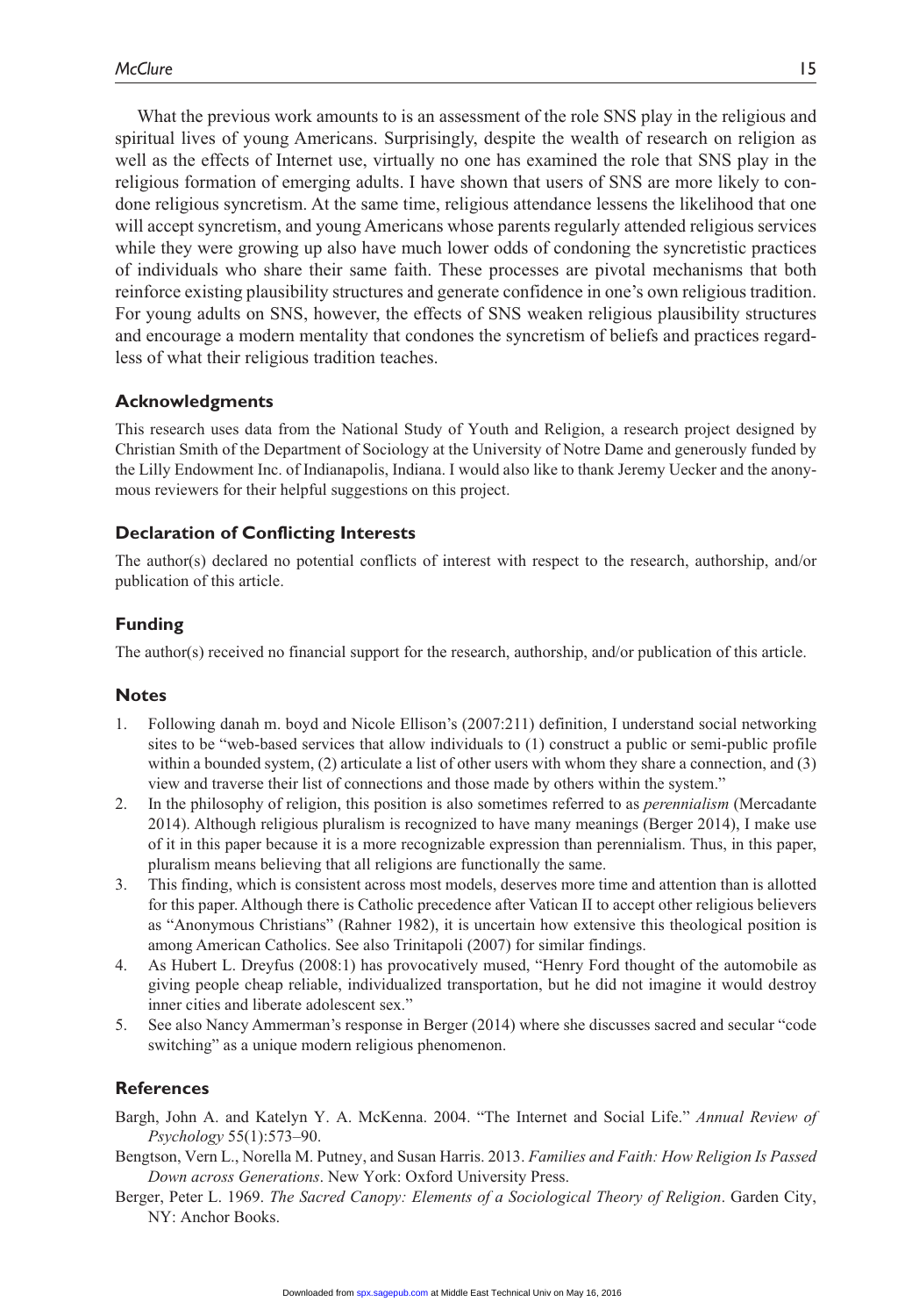Berger, Peter L. 1980. *Heretical Imperative*. London, England: HarperCollins Distribution Services.

- Berger, Peter L. 2014. *The Many Altars of Modernity: Toward a Paradigm for Religion in a Pluralist Age*. Boston, MA: De Gruyter Mouton.
- Berger, Peter L., Brigitte Berger, and Hansfried Kellner. 1974. *The Homeless Mind: Modernization and Consciousness*. New York: Vintage Books.
- Berger, Peter L. and Thomas Luckmann. 1967. *The Social Construction of Reality: A Treatise in the Sociology of Knowledge*. New York: Anchor.
- Bobkowski, Piotr S. 2008. "Self-disclosure of Religious Identity on Facebook." *Gnovis*. Retrieved October 15, 2014 ([http://gnovisjournal.org/2008/12/16/self-disclosure-religious-identity-facebook/\)](http://gnovisjournal.org/2008/12/16/self-disclosure-religious-identity-facebook/).
- Bobkowski, Piotr S. and Lisa D. Pearce. 2011. "Baring Their Souls in Online Profiles or Not? Religious Self-disclosure in Social Media." *Journal for the Scientific Study of Religion* 50(4):744–62.
- boyd, danah m. and Nicole B. Ellison. 2007. "Social Network Sites: Definition, History, and Scholarship." *Journal of Computer-Mediated Communication* 13(1):210–30.
- Brenner, Joanna and Aaron Smith. 2013. *72% of Online Adults Are Social Networking Site Users*. Pew Research Center's Internet & American Life Project. Retrieved October 15, 2014 ([http://www.pewin](http://www.pewinternet.org/2013/08/05/72-of-online-adults-are-social-networking-site-users/)[ternet.org/2013/08/05/72-of-online-adults-are-social-networking-site-users/\)](http://www.pewinternet.org/2013/08/05/72-of-online-adults-are-social-networking-site-users/).
- Campbell, Heidi. 2005. "Making Space for Religion in Internet Studies." *The Information Society* 21(4):309–15.
- Campbell, Heidi. 2010. *When Religion Meets New Media*. London, England: Routledge.
- Dill, Jeffrey S. 2012. *Culture of American Families: Interview Report*. Charlottesville, VA: Institute for Advanced Studies in Culture.
- DiMaggio, Paul, Eszter Hargittai, W. Russell Neuman, and John P. Robinson. 2001. "Social Implications of the Internet." *Annual Review of Sociology* 27(1):307–36.
- Downey, Allen B. 2014. "Religious Affiliation, Education and Internet Use." *arXiv:1403.5534 [stat]*. Retrieved July 7, 2014 (<http://arxiv.org/abs/1403.5534>).
- Dreyfus, Hubert L. 2008. *On the Internet*. 2nd ed. London, England: Routledge.
- Eisenstadt, Shmuel N. 2000. "Multiple Modernities." *Daedalus* 129(1):1–29.
- Hampton, Keith, Lauren Sessions Goulet, Lee Rainie, and Kristen Purcell. 2011. *Social Networking Sites and Our Lives*. Pew Research Center's Internet & American Life Project. Retrieved October 15, 2014 (<http://www.pewinternet.org/2011/06/16/social-networking-sites-and-our-lives/>).
- Jansen, Bernard J., Andrea Tapia, and Amanda Spink. 2010. "Searching for Salvation: An Analysis of US Religious Searching on the World Wide Web." *Religion* 40(1):39–52.
- Kross, Ethan, Philippe Verduyn, Emre Demiralp, Jiyoung Park, David Seungjae Lee, Natalie Lin, Holly Shablack, John Jonides, and Oscar Ybarra. 2013. "Facebook Use Predicts Declines in Subjective Wellbeing in Young Adults." *PLoS ONE* 8(8):e69841.
- Mercadante, Linda A. 2014. *Belief without Borders: Inside the Minds of the Spiritual but Not Religious*. New York: Oxford University Press.
- Moore, Wilbert Ellis. 1972. *Technology and Social Change*. Chicago, IL: Quadrangle Books.
- Nie, Norman H. and Lutz Erbring. 2002. "Internet and Society: A Preliminary Report." *IT & Society* 1(1):275–83.
- Pearce, Lisa and Melinda Lundquist Denton. 2011. *A Faith of Their Own: Stability and Change in the Religiosity of America's Adolescents*. New York: Oxford University Press.
- Prensky, Marc. 2001. "Digital Natives, Digital Immigrants." *On the Horizon* 9(5). Retrieved April 15, 2016 [\(http://www.marcprensky.com/writing/Prensky%20-%20Digital%20Natives,%20Digital%20](http://www.marcprensky.com/writing/Prensky%20-%20Digital%20Natives,%20Digital%20Immigrants%20-%20Part1.pdf) [Immigrants%20-%20Part1.pdf\)](http://www.marcprensky.com/writing/Prensky%20-%20Digital%20Natives,%20Digital%20Immigrants%20-%20Part1.pdf).
- Putnam, Robert D. 1995. "Tuning In, Tuning Out: The Strange Disappearance of Social Capital in America." *Political Science & Politics* 28(4):664–83.
- Putnam, Robert D. 2000. *Bowling Alone: The Collapse and Revival of American Community*. New York: Simon & Schuster.
- Putnam, Robert D. and David E. Campbell. 2012. *American Grace: How Religion Divides and Unites Us*. New York: Simon & Schuster.
- Rahner, Karl. 1982. *Foundations of Christian Faith: An Introduction to the Idea of Christianity*. New York: The Crossroad Publishing.
- Roberts, James A., Luc Honore Petnji Yaya, and Chris Manolis. 2014. "The Invisible Addiction: Cellphone Activities and Addiction among Male and Female College Students." *Journal of Behavioral Addictions* 3:254–65.